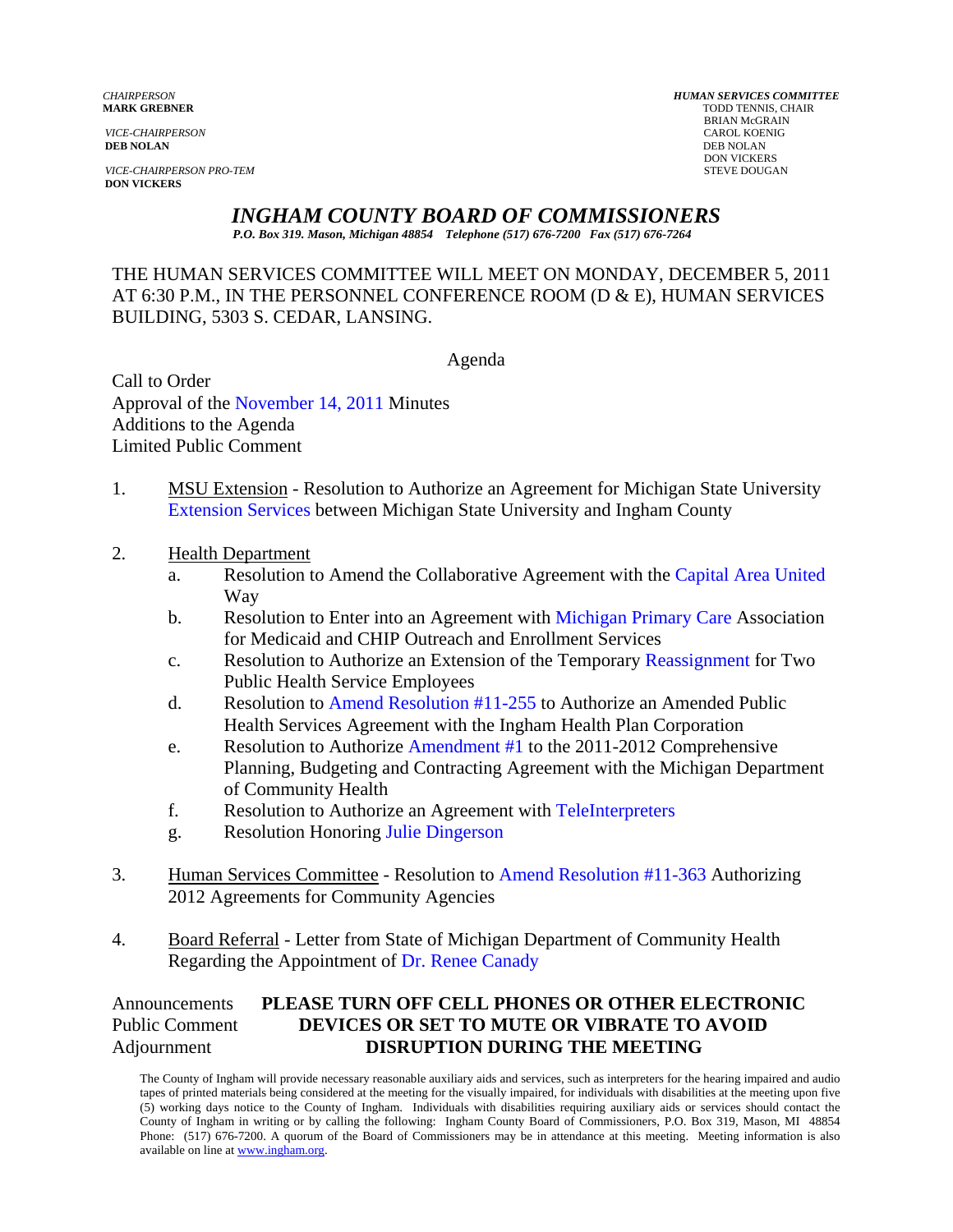#### HUMAN SERVICES COMMITTEE November 14, 2011 **Minutes**

<span id="page-1-0"></span>

| <b>Members Present:</b> | Todd Tennis, Brian McGrain, Carol Koenig, Deb Nolan, Don Vickers,<br>Steve Dougan, and Board Chairperson Grebner                                                                                                                                                                                                                                                                                                         |
|-------------------------|--------------------------------------------------------------------------------------------------------------------------------------------------------------------------------------------------------------------------------------------------------------------------------------------------------------------------------------------------------------------------------------------------------------------------|
| Members Absent:         | None                                                                                                                                                                                                                                                                                                                                                                                                                     |
| <b>Others Present:</b>  | Jared Cypher, Bruce Crockett, John Roy Castillo, Veronica Almaguer, Jeff<br>Keener, Gayle Cain, Sandra Kowalk-Thompson, Peggy Vaugh-Payne,<br>Mark Morton, Susan Cancro, Phyllis Williams, Ms. Wheeler, Susan<br>Shoultz, Anna Thiel, Jake Distel, David Wiener, David Beatty, Shirin<br>Timms, Erica Schmittdiel, John Stauffer, Brian Gilmore, Susie Carter,<br>Ms. Clark, Brenda Gostnell, Mr. Pierce-Ryan and others |

The meeting was called to order by Chairperson Tennis at 6:35 p.m. in the Personnel Conference Room "A" of the Human Services Building, 5303 S. Cedar Street, Lansing.

#### Approval of the October 17, Minutes

The October 17, 2011 Minutes were amended to reflect the following:

Add Jim Wilson to "others present" as follows:

Others Present: Mary Lannoye, Dean Sienko, Renee Canady, Deb Brinson, Mike Bell, David Fedo, Curt Baughan, Jim Pranh, Cliff Skuge, Randy Lamers, Joyce de Jong, Marcus Cheatham, Robin Turner, Jayson Welter, Rich Estill, Chuck Gray, Brian Mishler, **Jim Wilson** and others

Page 3, Item C.,  $4<sup>th</sup>$  paragraph change "completive" to "competitive" as follows: Comm. Nolan expressed her concern that over the past years on this Committee there has always been a dentist **competitive** wage problem and is a 3% increase enough.

Page 3, Item C.,  $5<sup>th</sup>$  paragraph change "do not work in the jail" to "works at the Health Department Clinic" as follows: Comm. Dougan asked if the dentist who works in the jail find more severe dental problems or complications than those who **work at the Health Department Clinic**.

Additions to the Agenda None.

Limited Public Comment The following stood in acceptance of the 2012 Controller Recommendation:

-Bruce Crockett, Leslie Outreach -John Roy Castillo, Cristo Rey Community Center -Veronica Almaguer, Cristo Rey Community Center -Jeff Keener, Capital Area Community Services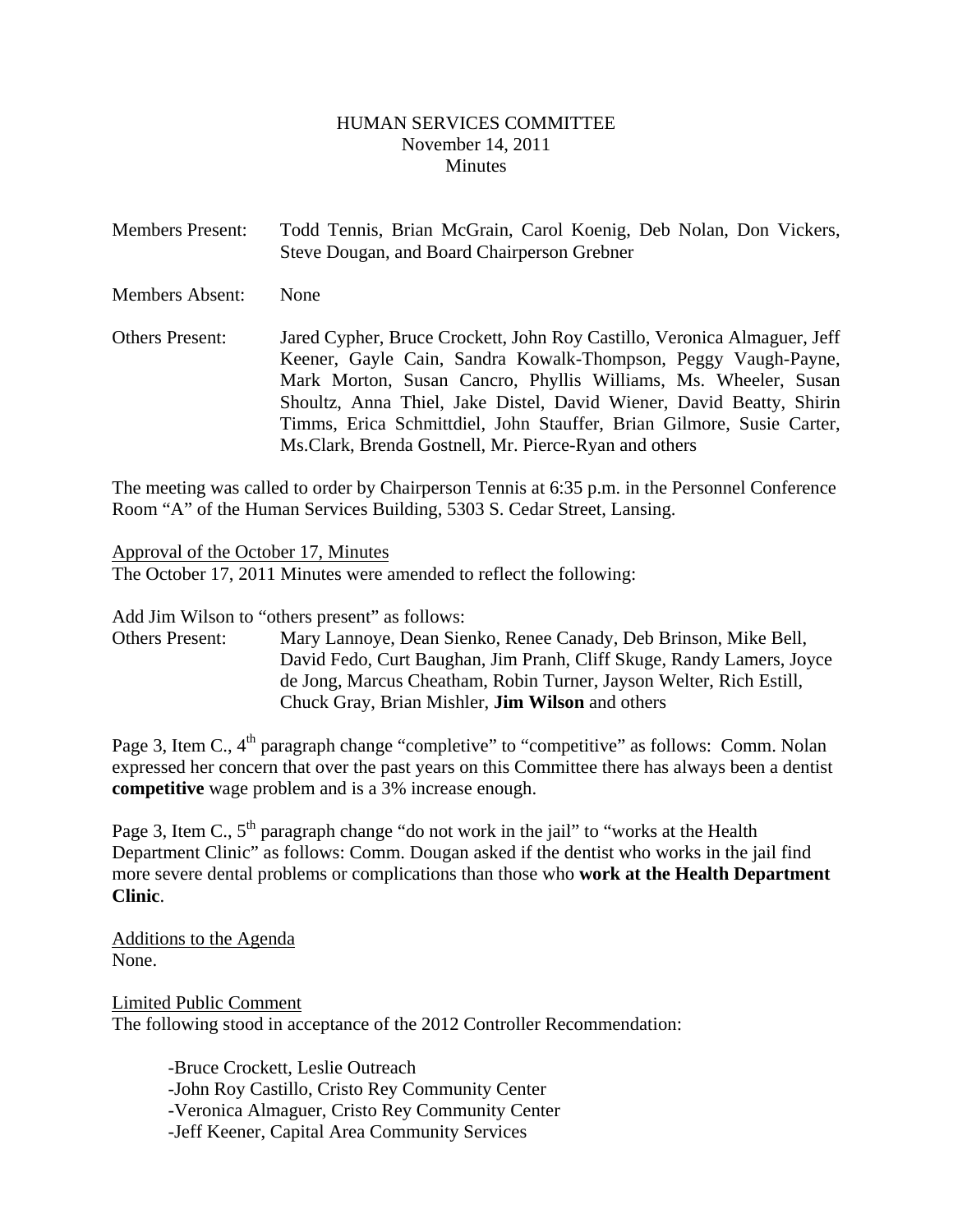-Gayle Cain, Rural Family Services of Ingham County -Sandra Kowalk-Thompson, Boys & Girls Club of Lansing -Peggy Vaugh-Payne, Northwest Initiative -Mark Morton, Gateway Community Services -Susan Cancro, Advent House Ministries -Phyllis Williams, St. Vincent Catholic Charities - Ms. Wheeler, National Council on Alcoholism -Susan Shoultz, Eve -Anna Thiel, Southside Community Kitchen -Jake Distel, Lansing Area AIDS Network -David Wiener, Southside Community Coalition -David Beatty, Addiction Relief & Supported Recover, Inc. -Shirin Timms, Refugee Development Center -Erica Schmittdiel, MSU Safe Place

Limited Public Comment Continued….

John Stauffer, Executive Director for the Lansing Area Parents Respite Center asked for reconsideration of funding. He explained that they charge a minimal fee for the after school program that parents depend on so they are able to work. He noted this keeps parents from requiring basic needs assistance.

Brian Gilmore, MSU Detroit College of Law Clinical Programs – Rental Housing Clinic asked for reconsideration of funding. He explained the types of free legal services provided by the college students. Comm. Vickers asked if this is a countywide service. Mr. Gilmore answered yes. Comm. Vickers expressed his concern that advertising does not always reach the outcounties.

(Comm. Koenig arrived at 6:42 p.m.)

Barbara Wieland and Joe Hershey, The Listening Ear, asked for consideration of funding. Ms. Wieland stated that they have been operating since 1969. She explained they are part of the Ingham County Safety Net and people are often referred to them by police departments and Community Mental Health when they are unable to handle their volume. Mr. Hershey explained their shortage of funding.

Susie Carter, Lansing Area Safety Council, stated she was not surprised by the decision and thanked the County for the support over the years. She welcomed the opportunity to work with the County in the future.

Di Clark, Capital Area Literacy Coalition, asked for consideration of funding. She explained they are a free service that assists children and adults. She further explained the underlining problem with poverty is often illiteracy. She highlighted that they have helped people obtain GED's, and have now begun working at the library, in addition to, assisting the homeless by reading their letters to them while helping them read to find food and shelter. Ms. Clark provided the number of people assisted in 2010. She asked the Committee if they would write a letter of endorsement she could submit when writing grants.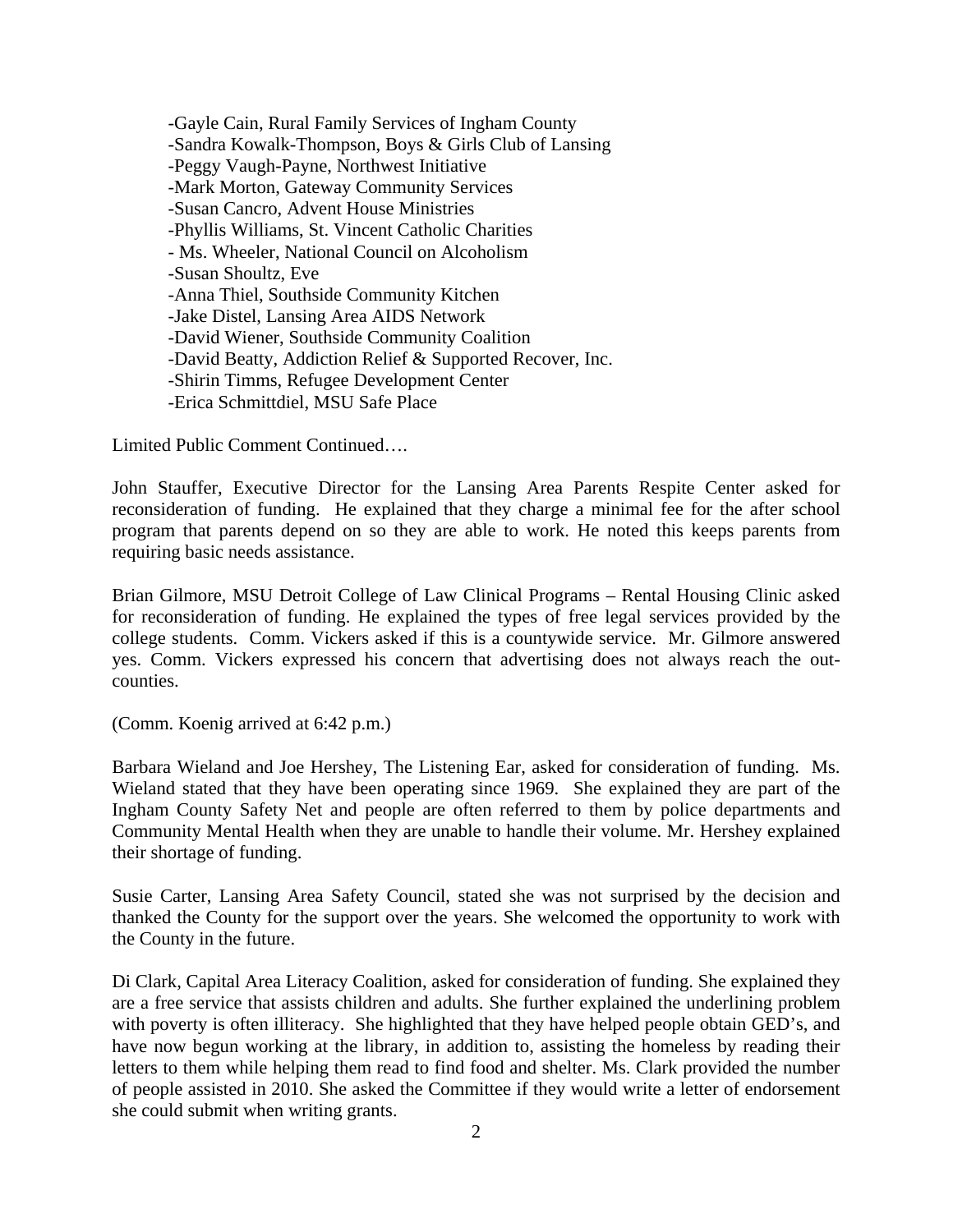Brenda Gostnell, Capital Area Interfaith Respite, asked for consideration of funding. She explained there is no charge for the 24/7 service then read a letter from a client who had passed away. Comm. Koenig asked if there were other organizations providing this service. Ms. Gostnell explained there is a State funded service (funds are declining), and other similar services charge a fee. She noted they are the only free service.

Mr. Pierce-Ryan, Habitat for Humanity, asked for consideration of funding. He explained the need to address sub-standard housing, new construction and expanding the scope of services to home repairs. He noted that this organization is smaller than the Lansing organization. There was a brief discussion of their needs and work performed over the past year.

#### Commissioner Disclosures:

Comms. Dougan and Vickers disclosed that they are members on the Board of Directors for the Safety Council.

Comm. McGrain disclosed that Peggy Vaughn-Payne is on board where he works.

Chairperson Tennis disclosed he works for a company that has a contract with the YMCA (State of Michigan).

The Committee recognized that the Controller is on the Board of Directors for Eve

#### MOVED BY COMM. DOUGAN, SUPPORTED BY COMM. VICKERS, TO APPROVE A CONSENT AGENDA FOR THE FOLLOWING ITEMS:

- 1. Human Services Committee Resolution to Authorize a Cooperative Cash Match Agreement with the Michigan Department of Licensing and Regulatory Affairs - Michigan Rehabilitation Services
- 2. Health Department
	- a. Resolution to Authorize an Amendment to the Administrative Services Agreement with Blue Cross Blue Shield for Services at the Ingham County Jail
	- b. Resolution Authorizing Extension of Training Agreement with Michigan State University Extension Services
	- c. Resolution to Amend an Agreement with Capital Area Community Services to Serve Early Head Start Children Through the Family Outreach Services Program
	- d. Resolution to Authorize Contracts with Four Local Health Departments to Carry Out Social Justice Dialogue Projects
	- f. Resolution Honoring Cheryl Merriott

## MOTION CARRIED UNANIMOUSLY.

MOVED BY COMM. DOUGAN, SUPPORTED BY COMM. VICKERS, TO APPROVE THE ITEMS ON THE CONSENT AGENDA.

## MOTION CARRIED UNANIMOUSLY.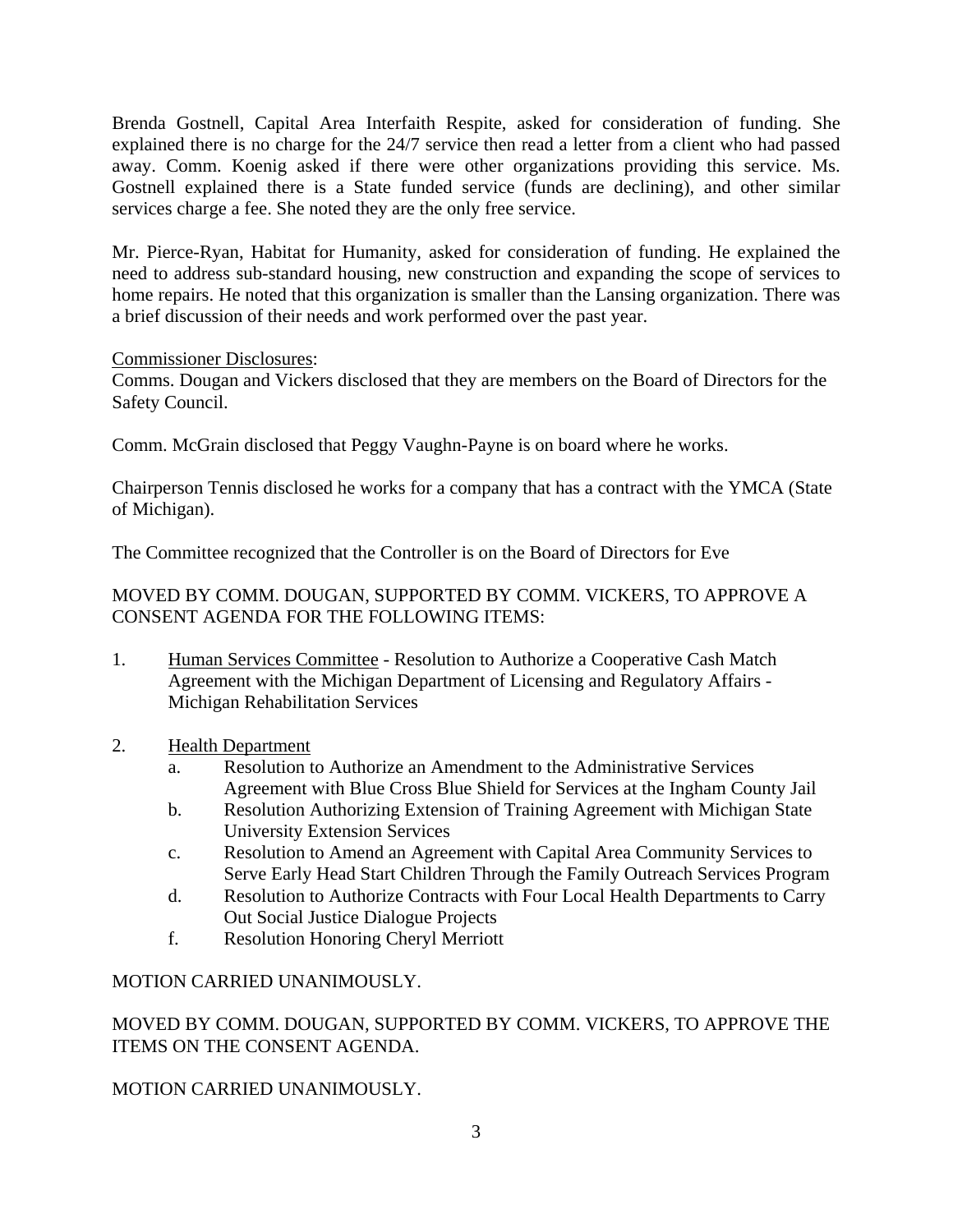3. Controller/Administrator

a. Resolution Authorizing 2012 Agreements for Community Agencies

#### MOVED BY COMM. NOLAN, SUPPORTED BY COMM. MCGRAIN, TO APPROVE THE RESOLUTION AUTHORIZING 2012 AGREEMENTS FOR COMMUNITY AGENCIES.

The Committee acknowledged that the Controller's Office has done a fine job working with the Community Agencies.

MOVED BY COMM. DOUGAN, SUPPORTED BY COMM. MCGRAIN, TO AMEND THE RESOLUTION TO CONTINUE LEGACY CORPORATIONS RECEIVING A ZERO 2012 FUNDING BE AWARDED AT A ¾ LEVEL OF THE AMOUNT RECEIVED LAST YEAR AND WITH A MINIMUM OF \$750.00, DETAILED AS FOLLOWS:

| Lansing Area Parents Respite Center Inc.                           | \$2,250  |
|--------------------------------------------------------------------|----------|
| Lansing Area Safety Council                                        | \$1,200  |
| Listening Ear of East Lansing Inc.                                 | \$2,400  |
| MSU Detroit College of Law Clinical Programs-Rental Housing Clinic | \$4,100  |
| <b>Retired Senior and Voluneer Program</b>                         | \$1,000  |
| <b>Capital Area Literacy Coalition</b>                             | \$1.650  |
| Cristo Rey Roots & Wings                                           | \$750    |
| <b>West Side Community YMCA</b>                                    | \$750    |
| TOTAL:                                                             | \$14,100 |

#### AND RECOGNIZING THAT THOSE RECEIVING \$750.00 WOULD NOT BE FUNDED IN THE FOLLOWING YEAR.

There was a discussion of available funds for the Community Agencies listed above. Comm. Dougan noted that consideration should be given to Habitat for Humanity with an alternative proposal that is more defined. Comm. Vickers expressed his concern that those agencies who felt they did not fit into basic needs may not have submitted an application or shown up tonight. He noted that a notice goes out with the basic needs requirements then the requirements are modified at the meeting. Comm. McGrain echoed the concerns of Comm. Vickers stating that basic human needs are difficult to define.

There was a discussion of restoring 2011 funding of the legacy agencies with any remaining funds going into the contingency and Habitat for Humanity receiving their 2012 request.

#### MOTION CARRIED UNANIMOUSLY.

MOVED BY COMM. NOLAN, SUPPORTED BY COMM. MCGRAIN, TO AMEND THE RESOLUTION TO RESTORE ALL AGENCIES WITH A ZERO 2012 RECOMMENDATION TO THEIR 2011 AMOUNT RECEIVED WITH THE EXCEPTION OF HABITAT FOR HUMANITY WHO WILL RECEIVE THEIR 2012 REQUEST, AND AS FOLLOWS: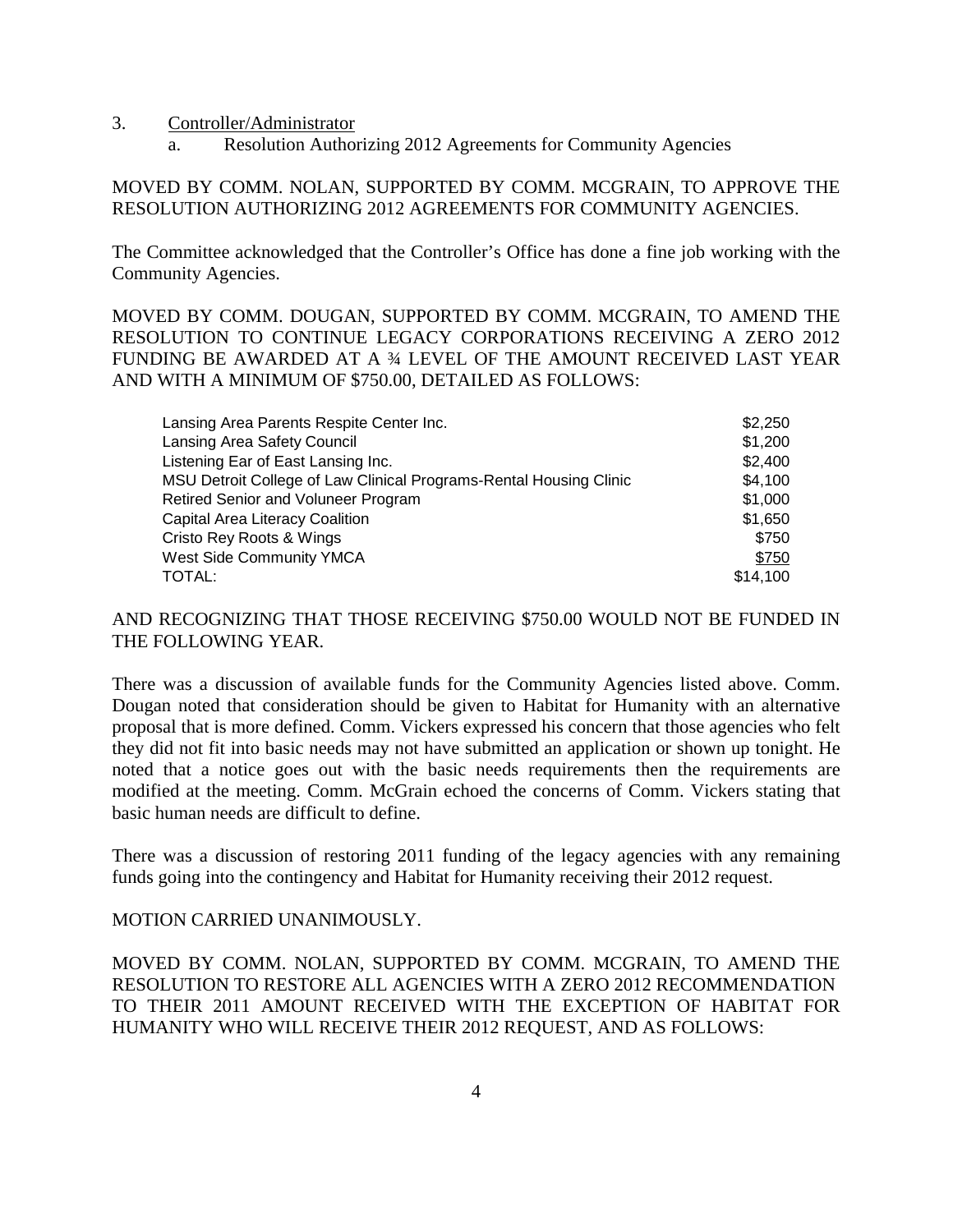| Capital Area Literacy Coalition                                    | \$2,250  |
|--------------------------------------------------------------------|----------|
| Cristo Rey Roots & Wings                                           | \$1,000  |
| Habitat for Humanity of Greater Ingham County                      | \$7,500  |
| Lansing Area Parents Respite Center Inc.                           | \$3,000  |
| Lansing Area Safety Council                                        | \$1,500  |
| Listening Ear of East Lansing Inc.                                 | \$3,175  |
| MSU Detroit College of Law Clinical Programs-Rental Housing Clinic | \$5,500  |
| Retired Senior and Voluneer Program                                | \$1,350  |
| <b>West Side Community YMCA</b>                                    | \$1,000  |
| TOTAL:                                                             | \$26,275 |

Comm. Vickers stated in future years he would like the "basic needs" statement removed allowing the Controller's Office to determine what is appropriate. The reason for this is the difficulty defining "basic need'. He stated that if the Executive Director for the Lansing Area Parents Respite Center had taken the information literally he would not be in attendance this evening. The Committee agreed there should be further discussion to further define this process but at a different meeting.

#### MOTION CARRIED UNANIMOUSLY.

Comm. McGrain asked that the Community Agencies inform the Commissioners of what is happening in their organizations such as events.

Mr. Cypher and the Committee expressed their thanks to Ms. Bauer for her hard work.

#### MOTION TO APPROVE THE RESOLUTION, AS AMENDED, CARRIED UNANIMOUSLY.

- 2. Health Department
	- e. Resolution to Authorize Acceptance of Funds Related to the Development of a Patient Centered Medical Home and to Authorize a New Position

MOVED BY COMM. MCGRAIN, SUPPORTED BY COMM. KOENIG, TO APPROVE THE RESOLUTION TO AUTHORIZE ACCEPTANCE OF FUNDS RELATED TO THE DEVELOPMENT OF A PATIENT CENTERED MEDICAL HOME AND TO AUTHORIZE A NEW POSITION.

Comm. Vickers stated he assumed this is a Step 5. Ms. Brinson explained that the Controller has requested the departments use the top step for budgeting purposes in order to ensure the position is funded in future years. Board Chairperson Grebner explained the need for budget consistencies to avoid factitious savings; furthermore, all positions should be cost out the same way either at the top or bottom step. Comm. Vickers asked if there would be consideration of hiring internally. Ms. Brinson stated that is a possibility. Comm. Vickers stated that he can support the concept and hiring internally; however, will vote no this evening.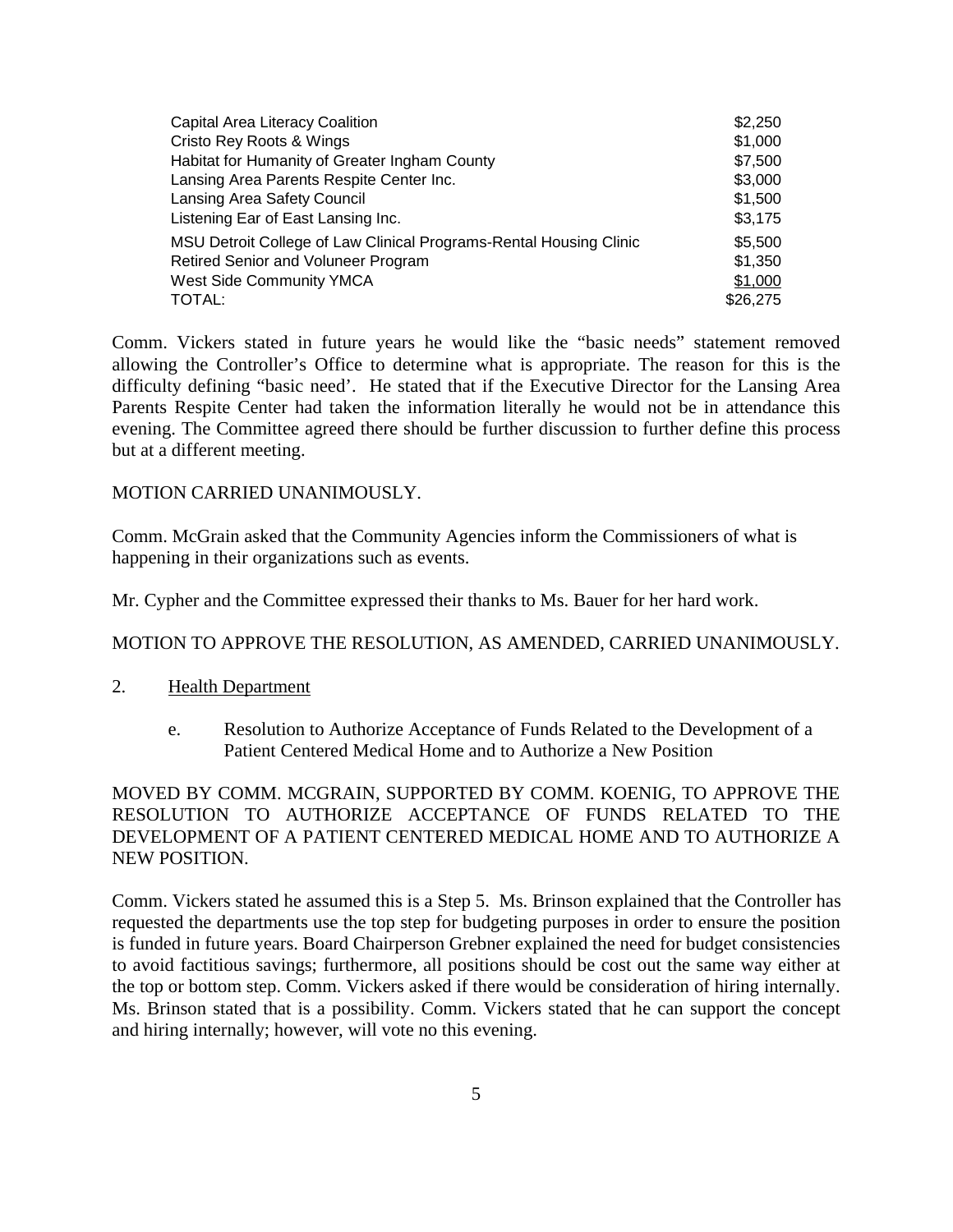Comm. Nolan thanked Dr. Canady and Ms. Brinson for working with the Controller. Comm. Nolan asked if the wage request includes fringe benefits. Ms. Brinson answered yes.

Comm. Nolan asked for clarification of the Patient Center Medical Home. Dr. Canady stated that the name can be misleading and that it is a system of providing care with accountability and new requirements. Ms. Brinson explained the performance payment structure, new criteria, and incentives. She informed the Committee there will be a presentation to overview the 5-year transition process requirements including incentives. Comm. Nolan asked if the nurses have released their meaningful use dollars. Ms. Brinson stated not at this time.

MOTION CARRIED with Comm. Vickers Voting "no".

- 3. Controller/Administrator
	- b. Resolution Approving Various Contracts for the 2012 Budget Year

#### MOVED BY COMM. NOLAN, SUPPORTED BY COMM. KOENIG, TO APPROVE THE RESOLUTION APPROVING VARIOUS CONTRACTS FOR THE 2012 BUDGET YEAR.

There was a brief discussion of the contracts.

#### MOTION CARRIED UNANIMOUSLY.

Announcements None.

#### Public Comment

Chuck Gray, UAW, stated that he is upset that new positions are being created, hiring freeze waivers are being approved, and people are being hired above a Step 1 while his membership is asked for concessions. He noted that approximately 400 UAW members have bills to pay too and he is very concerned.

The meeting adjourned at approximately 7:48 p.m.

Respectfully submitted,

Julie Buckmaster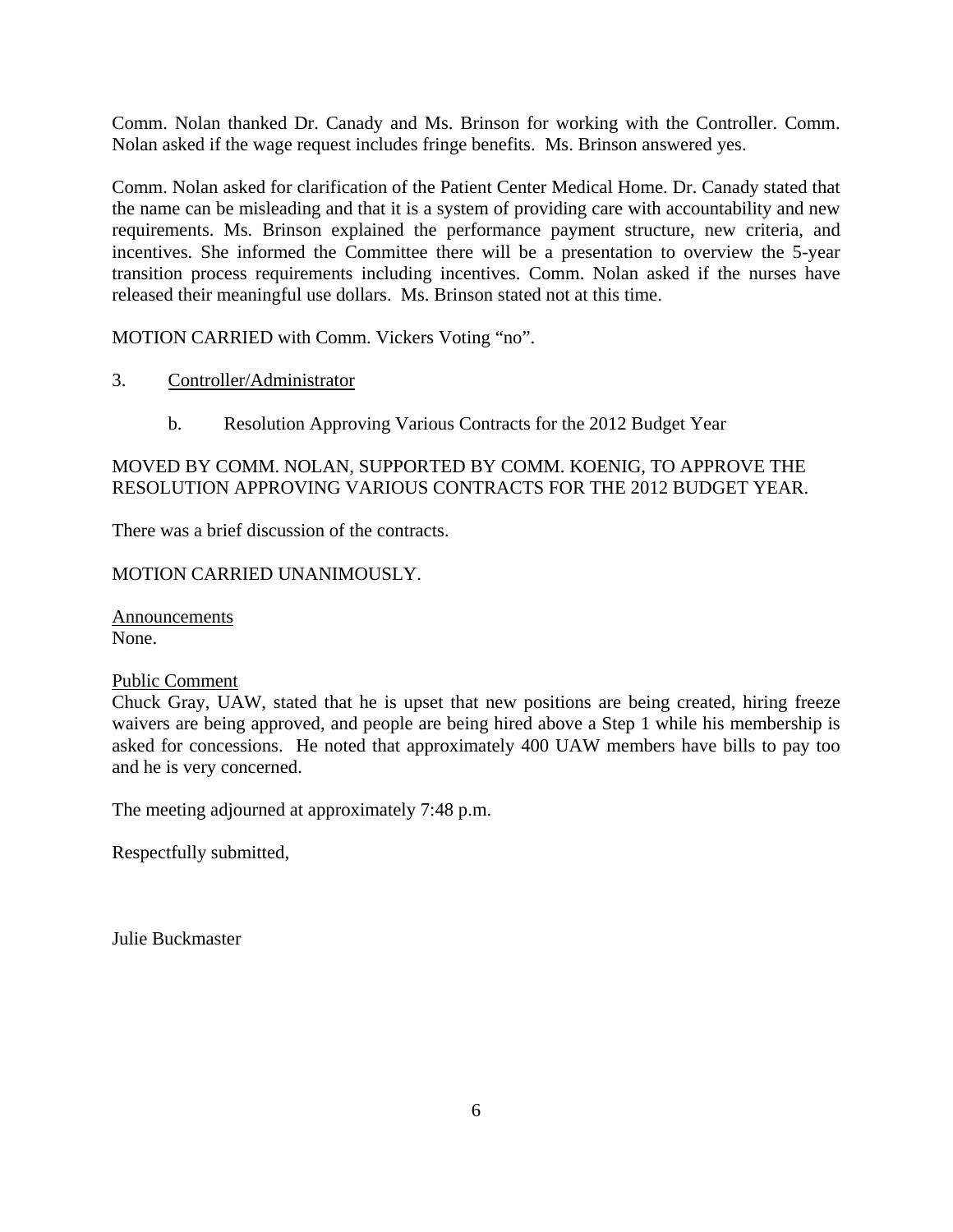# **DECEMBER 5, 2011 HUMAN SERVICES AGENDA STAFF REVIEW SUMMARY**

## **ACTION ITEMS: The Assistant Deputy Controller is recommending approval of the following resolutions:**

1. *Resolution to Authorize an Agreement for Michigan State University Extension Services between Michigan State University and Ingham County*

This resolution authorizes an umbrella agreement with MSU to provide educational services for the period of January 1, 2012 thru December 31, 2016 and the annual work plan for the 2012 fiscal year from January 1, 2012 thru December 31, 2012. For the period January 1, 2012 to December 31, 2012, the County will pay to MSU Extension \$136,191, which is the cost of the assessment of \$64,991 plus \$71,200 for additional horticulture extension educator services. Payment will be made the first month of each quarter of the county fiscal year, and these funds are included in the 2012 budget. This is an aspect of MSU Extension's restructuring, which includes the development of a standardized memorandum of agreement that will provide greater uniformity between MSU Extension and counties.

- 2a. *Resolution to Amend the Collaborative Agreement with the Capital Area United Way*  This resolution extends the collaborative agreement with the Capital Area United Way (CAUW) through September 30, 2012. The amount of the amendment is \$38,051 and funds for this project were included in the Health Department's 2012 budget. Under this agreement, CAUW administers funds to support the Community Indicators Project which is a core component of the Health Department's strategy for informing the community about health status.
- 2b. *Resolution to Enter into an Agreement with Michigan Primary Care Association for Medicaid and CHIP Outreach and Enrollment Services*

This resolution authorizes an agreement and Business Associate contract between the Michigan Primary Care Association (MPCA) and the Ingham County Health Department Community Health Center Network for the purpose of providing outreach and enrollment services to children who are uninsured or fail to complete their redetermination application with Medicaid or CHIP. The term of this agreement will be September 12, 2011 through August 17, 2012. MPCA will pay the ICHD CHCN \$15,066 for the work outlined above and will be used to provide staff wages in completing the work.

2c. *Resolution to Authorize an Extension of the Temporary Reassignment for Two Public Health Service Employees* 

This resolution extends the temporary work assignment for two Health Department employees that was authorized in Resolution #11-117 through March 31, 2012. The Letter of Understanding expires on December 31, 2011. Ongoing personnel changes in the Health Department have delayed completion of the reorganization. The Human Resources Director and ICEA president have been consulted and support this extension.

2d. *Resolution to Amend Resolution #11-255* 

This resolution amends the public health service agreement with the Ingham Health Plan Corporation (IHPC) to increase the dollar amount of services purchased from Ingham County from \$2,603,118 to \$3,103,118. The amount of funding made available to IHPC from local hospitals has increased, which enables IHPC to pay for additional health care services.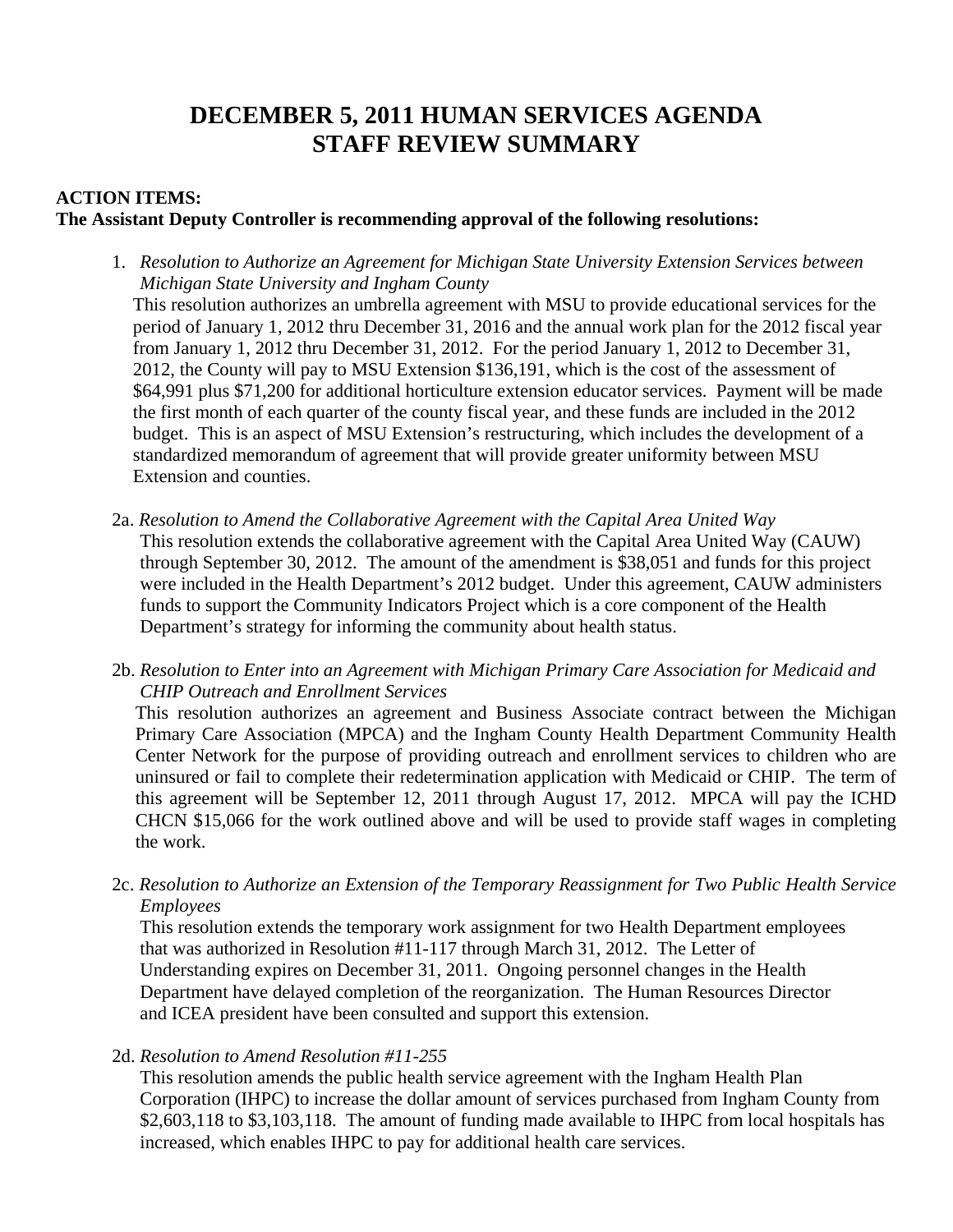- 2e. *Resolution to Authorize Amendment #1 to the 2011-2012 Comprehensive Planning, Budgeting and Contracting Agreement with the Michigan Department of Community Health* 
	- This resolution authorizes Amendment #1 of the 2011-2012 Comprehensive Planning, Budgeting and Contracting (CPBC) Agreement with the Michigan Department of Community Health (MDCH). The CPBC Agreement is the annual process whereby the MDCH transmits State and Federal funds to Ingham County to support public health programs. The CPBC Agreement establishes the funding levels and the terms and conditions under which the funds are disbursed. The Board of Commissioners authorized the 2011-2012 Agreement in Resolution #11-283. The CPBC Agreement is regularly amended to adjust funding levels and clarify terms and conditions. Amendment #1 will increase the budget for Comprehensive Local Health Services from \$4,397,928 to \$4,669,784 for a total increase of \$271,856. See the memorandum attached to the resolution for the specific changes in the budget. The resolution also authorizes two subcontracts under the Building Healthy Communities. The subcontracts are in support of non-motorized and healthy eating activities.
- 2f. *Resolution to Authorize an Agreement with TeleInterpreters*

This resolution authorizes an agreement with TeleInterpreters to provide interpreter services for its limited English patients and staff. The Health Department initially contracted with TeleInterpreters in 2003 to provide interpreter services for its limited English patients and staff. The contract with TeleInterpreters, however, expired in 2007 and needs to be redone as health center and health department employees continue to use this service. The agreement with TeleInterpreters signed in 2003 limited the total amount that could be expended in a year to \$25,000. The new agreement, if authorized, would limit the total to only \$15,000. The term of this agreement shall be one year from the date it is signed and the agreement will automatically renew at the end of the term unless either party provides notice otherwise.

## **OTHER/HONORARY:**

- 2g. *Resolution Honoring Julie Dingerson*
- 3. *Resolution to Amend Resolution #11-363 Authorizing 2012 Agreements for Community Agencies* This resolution increases the FY 2012 Community Agency appropriation to the National Council on Alcoholism/Lansing Regional Area, Inc. from \$10,000 to \$17,000 to address essential facilities repair and maintenance issues. There are sufficient funds available in the community agency budget to take this action, as the Board of Commissioners has previously allocated \$171,595 of the \$185,720 available in the 2012 budget, leaving \$14,125 remaining. The Assistant Deputy Controller is taking a neutral position on this resolution.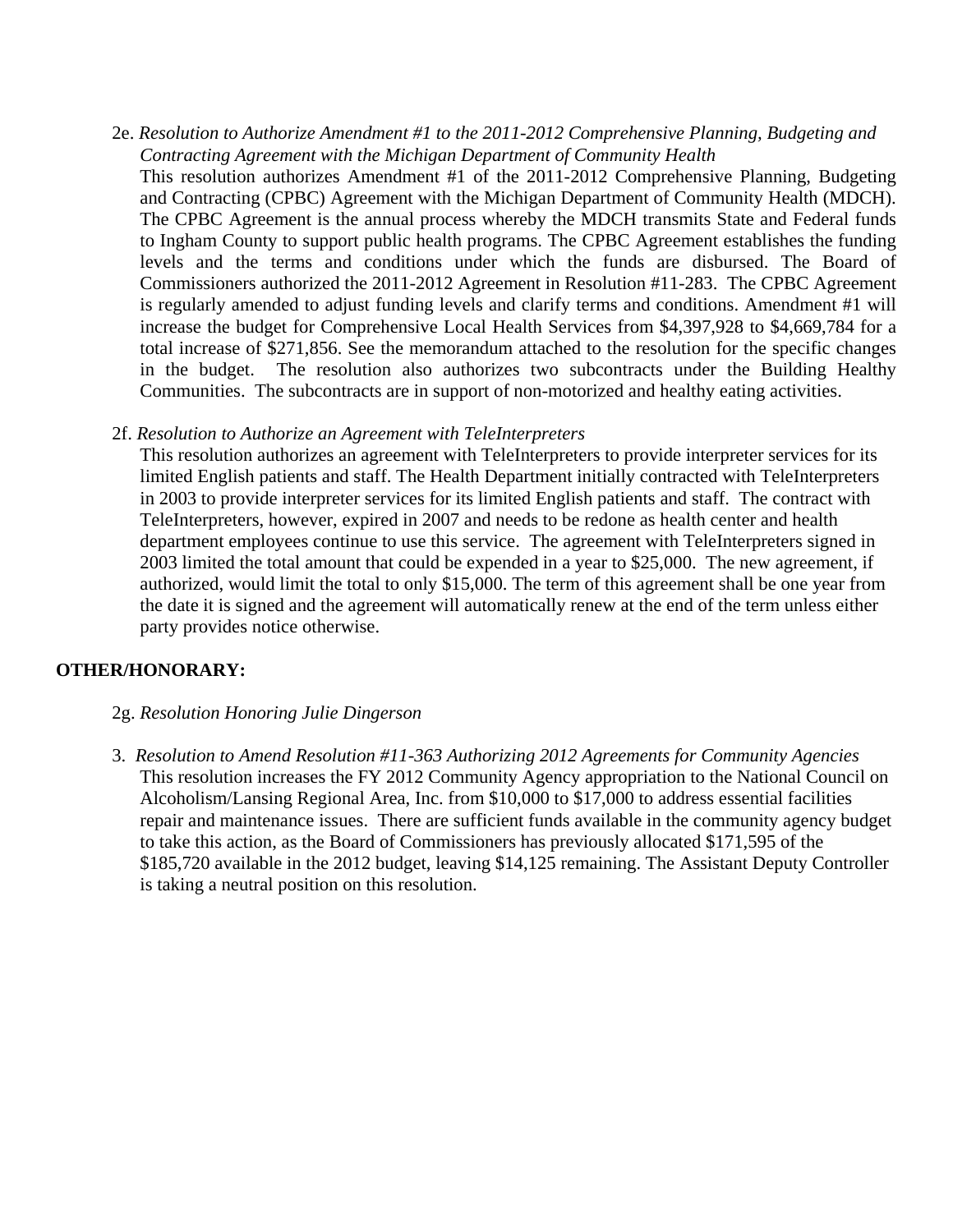#### **Agenda Item 1**

#### **MEMORANDUM**

<span id="page-9-0"></span>To: Human Services and Finance Committees

From: Don Lehman, MSU Extension District 8 Coordinator

Date: November 22, 2011

Subject: Resolution to Authorize an Agreement for Michigan State University Extension Services between Michigan State University and Ingham County

There have been agreements between MSU and Michigan counties for nearly a century. For fiscal year 2012, MSUE is providing a standard base agreement with each county. The base agreement will specify access to the full range of Extension's statewide programs offered by the four Extension programming institutes, and sets each county's share of the cost of maintaining the network of Extension Educators.

For the period January 1, 2012 to December 31, 2012, the County shall pay to MSUE \$136,191, which is the cost of the assessment plus any additional personnel costs. The Assessment Fee consists of \$64,991 (\$115,269 minus County Paid 4-H staff salary & fringe amount of \$50,278) and \$71,200 for additional personnel, as described in Section A. Payment will be made the first month of each quarter of the county fiscal year.

We are asking Ingham County to enter into an umbrella agreement with MSU to provide educational services for the period of January 1, 2012 thru December 31, 2016 and the annual work plan for the 2012 fiscal year from January 1, 2012 thru December 31, 2012.

DL/lg Enclosures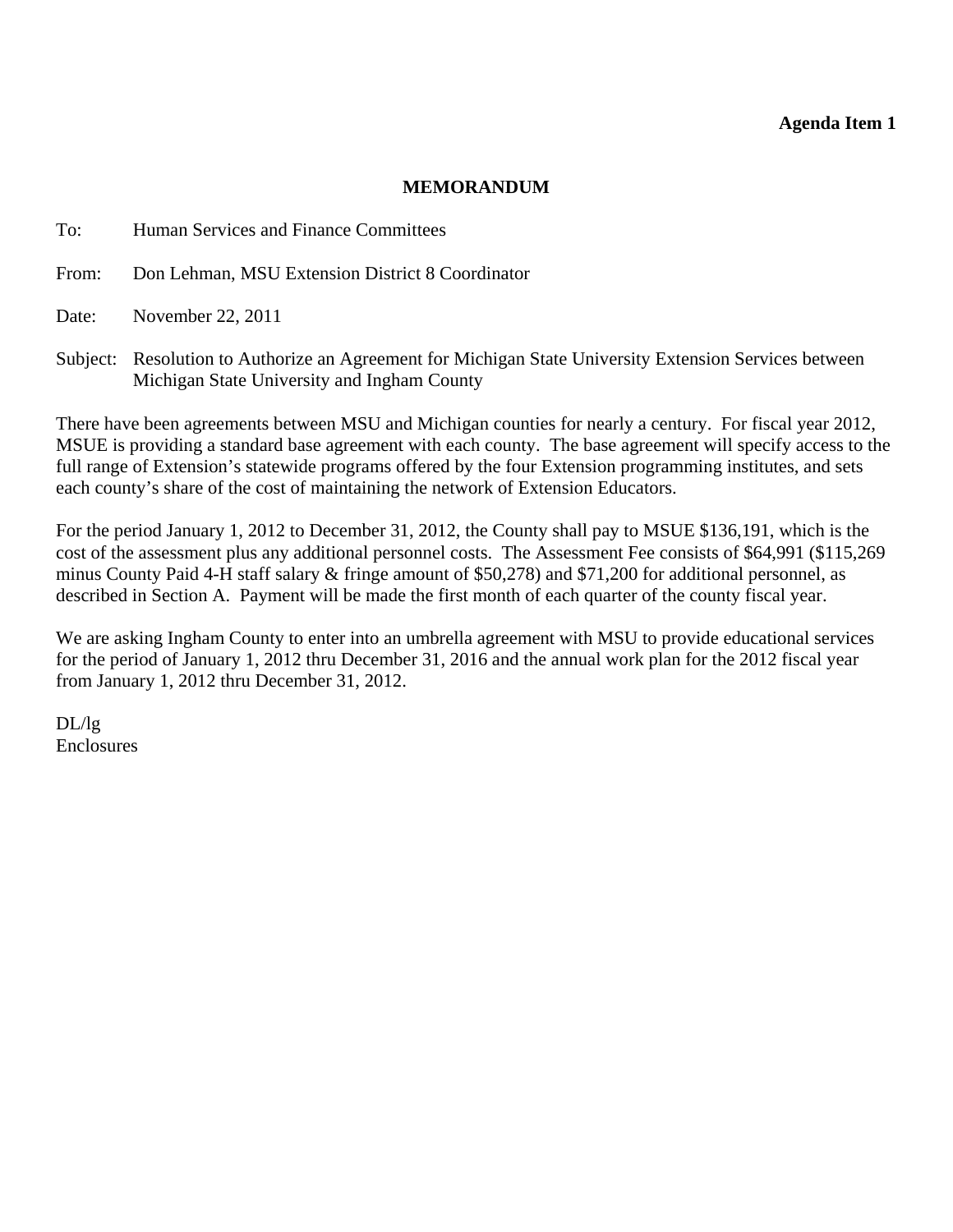#### INGHAM COUNTY BOARD OF COMMISSIONERS

#### **RESOLUTION TO AUTHORIZE AN AGREEMENT FOR MICHIGAN STATE UNIVERSITY EXTENSION SERVICES BETWEEN MICHIGAN STATE UNIVERSITY AND INGHAM COUNTY**

WHEREAS, Michigan State University Extension (MSUE), in collaboration with Ingham County are committed to helping people improve their lives through initiatives in four Extension Educational Program Institutes; and

WHEREAS, MSUE will provide access to educators appointed to the four Institutes and MSU faculty affiliated with each Institute to deliver core programs; and

WHEREAS, MSUE will provide administrative oversight of operating expenses for educators, 4-H coordinators, and other MSUE program staff and faculty who provide programming to counties; and

WHEREAS, the Ingham County Board of Commissioners will provide office space for a County Extension office, including utilities, telephone and access to high speed internet; and

WHEREAS, the Ingham County Board of Commissioners will provide clerical staff for the Extension office that will perform clerical functions, including assisting County residents in accessing MSUE resources by office visit, telephone, email, internet and media; and

WHEREAS, the parties will adhere to all applicable federal, state and local laws, ordinances, rules and regulations prohibiting discrimination.

THEREFORE BE IT RESOLVED, the Board of Commissioners authorizes entering into an umbrella agreement with MSU Extension to provide educational services from January 1, 2012 through December 31, 2016.

BE IT FURTHER RESOLVED, the Board of Commissioners authorizes entering into an annual Work Plan that includes a county assessment of \$136,191 with MSU Extension for the period of January 1, 2012 through December 31, 2012 for delivery of Extension services and education.

BE IT FURTHER RESOLVED, the Ingham County Board of Commissioners authorizes the Board Chairperson and the County Clerk to sign any necessary contract/placement documents that are consistent with this resolution and approved as to form by the County Attorney.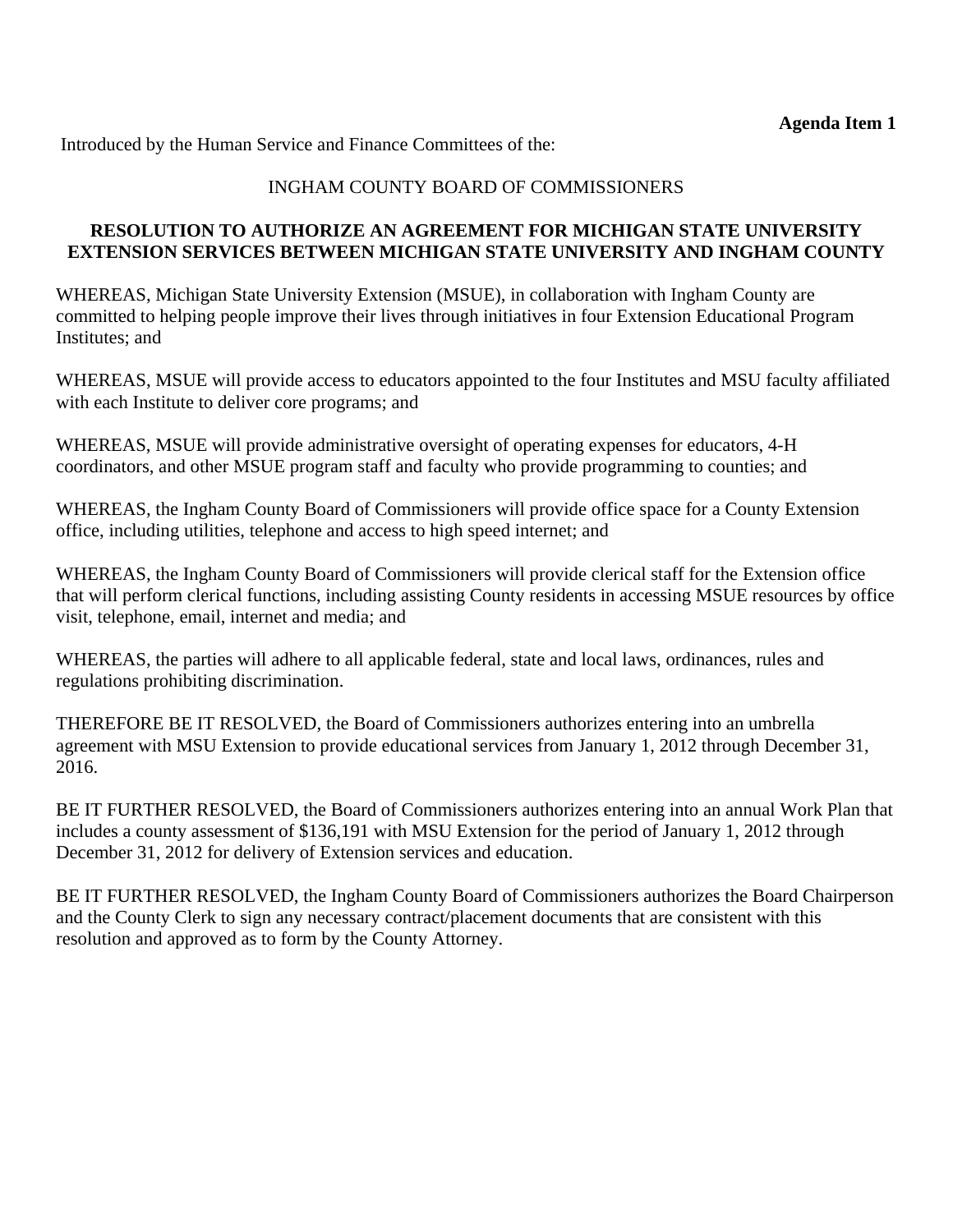#### **Agenda Item 2a**

## **MEMORANDUM**

<span id="page-11-0"></span>

| TO:   | Human Services Committee<br><b>Finance Committee</b>                                |
|-------|-------------------------------------------------------------------------------------|
| FROM: | Renée B. Canady, Ph.D., M.PA, Health Officer                                        |
| DATE: | November 21, 2011                                                                   |
| RE:   | Resolution to Amend the Collaborative Agreement with the Capital Area<br>United Way |

Ingham County has had a collaborative agreement with the Capital Area United Way (CAUW) since 2005 under which the CAUW administers funds to support the Community Indicators Project which is a core component of the Health Department's strategy for informing the community about health status. The Department, along with Barry-Eaton District Health Department (BEDHD), Mid-Michigan District Health Department (MMDHD) and CAUW, all contribute funds to the Community indicators Project. A significant aspect of this project is the administration of the Behavioral Risk Factor & Social Capital Survey (BRF&SC Survey). This survey of the adult population of Ingham, Eaton, and Clinton counties, it is an important source of data on health behaviors, outcomes, healthcare status and other matters of health and wellness.

The current agreement expired on September 30, 2011. I am requesting authorization to amend the contract to extend the agreement through September 30, 2012. The amount of the amendment is \$38,051 and funds for this projected were anticipated in our 2012 budget. This amount is precisely the same as the previous year.

Other funding partners on this initiative, BEDHD and MMDHD, have submitted their share of the funding for this project to the CAUW, but data collection will not resume until Ingham County Health Department has done the same.

The BRF&SC Survey allows us to continue monitoring the health and well-being of our residents and utilize the resources of our department more effectively. Consequently, I recommend adoption of this resolution.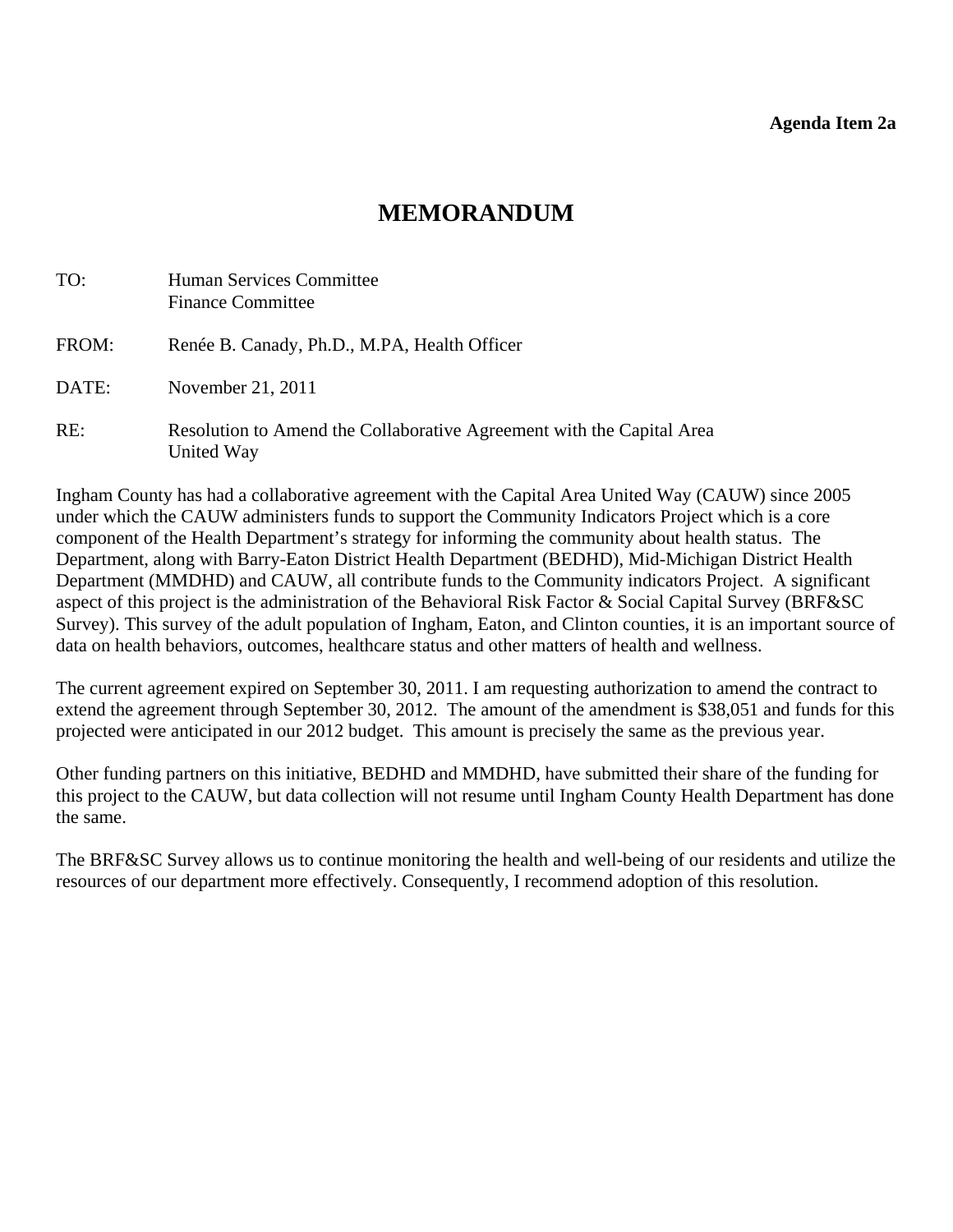#### INGHAM COUNTY BOARD OF COMMISSIONERS

## **RESOLUTION TO AMEND THE COLLABORATIVE AGREEMENT WITH THE CAPITAL AREA UNITED WAY**

WHEREAS, the Behavioral Risk Factor & Social Capital Survey (BRF&SC Survey) measures a number of health indicators and quality of life indices including: chronic diseases, cigarette and alcohol use, obesity and physical activity, neighborhood safety, and safe walking routes; and

WHEREAS, information from the BRF&SC Survey is used to gauge the number of uninsured, access to primary care dental care which are central to the Commissioner's goal of promoting access to care; and

WHEREAS, data from the BRF&SC Survey are central to the Community Indicators Project, a core component of the Department's strategy for informing the community about health status; and

WHEREAS, Ingham County and the Capital Area United Way executed a collaborative agreement in 2005, wherein the United Way arranges for consulting and contractual services in support of the Community Indicators Project; and

WHEREAS, the collaborative agreement was originally authorized in Resolution 05-148 and amended in Resolutions 06-205, 07-154, 08-239, 09-197 and 10-023 and collaborative activities have continued since the agreement's inception; and

WHEREAS, under this agreement the Capital Area United Way has coordinated funding from Barry-Eaton District Health Department, Mid-Michigan District Health Department, and Ingham County Health Department to administer the BRF&SC Survey; and

WHEREAS, this resolution authorizes an amendment to the agreement with CAUW and enable data collection to continue; and

WHEREAS, the amendment shall extend the agreement through September 30, 2012; and

WHEREAS, the amendment will increase the amount of the contract by \$38,051; and

WHEREAS, the Health Officer has advised that the Ingham County funds to support this collaboration are included in the Health Department's 2012 budget and has recommended that Ingham County enter into a collaborative agreement with the Capital Area United Way.

THEREFORE BE IT RESOLVED, that the Ingham County Board of Commissioners authorizes an amendment to the agreement with the Capital Area United Way to coordinate the Behavioral Risk Factor & Social Capital Survey (BRF&SC Survey).

BE IT FURTHER RESOLVED, that the amendment shall extend the agreement through September 30, 2012, in an amount not to exceed \$38,501.

BE IT FURTHER RESOLVED, that the Board Chairperson is authorized to sign the amendment after approval by the County attorney.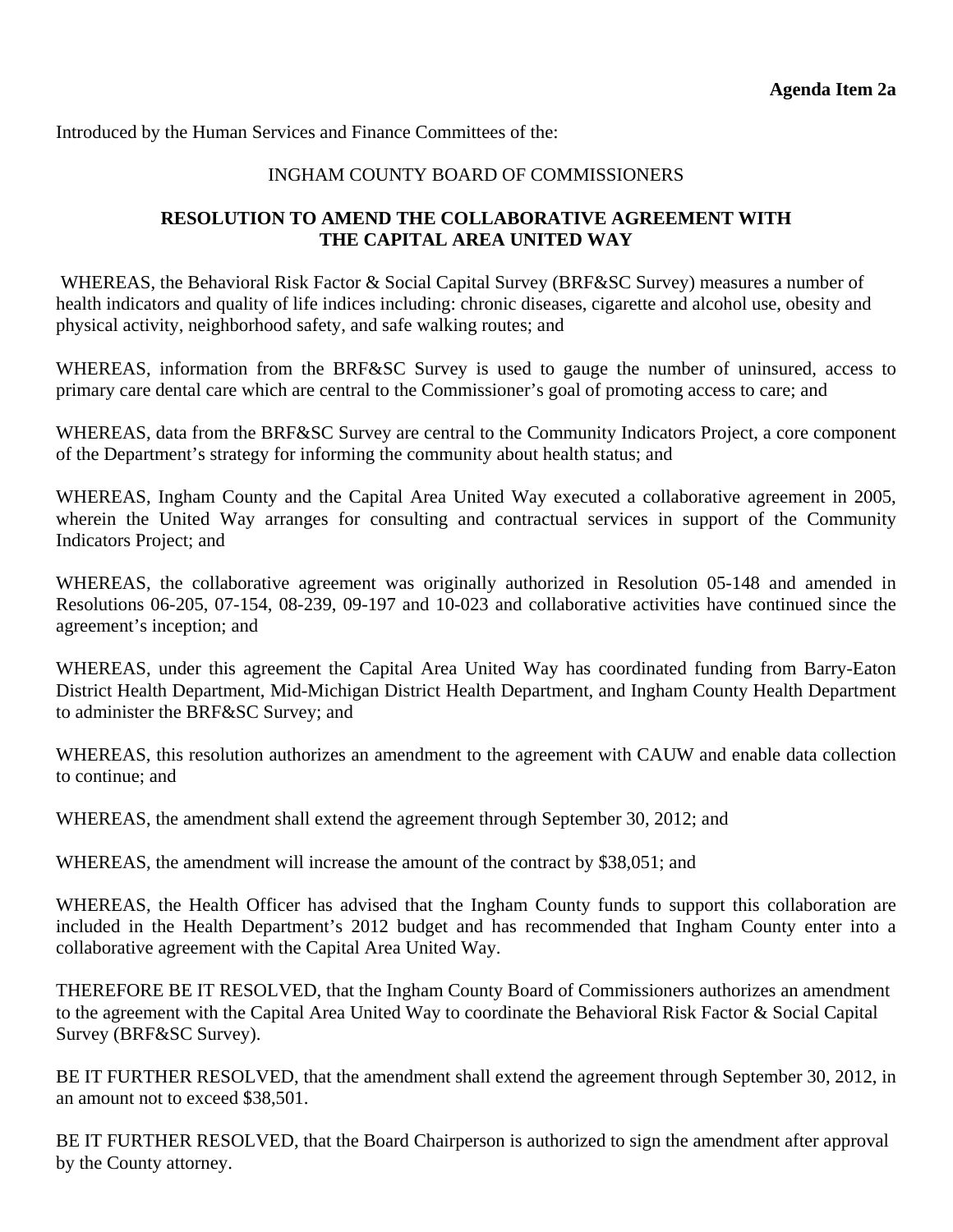# **MEMORANDUM**

<span id="page-13-0"></span>

| TO:   | Human Services Committee<br><b>Finance Committee</b>                                                                                           |
|-------|------------------------------------------------------------------------------------------------------------------------------------------------|
| FROM: | Renée Branch Canady, PhD, MPA, Health Officer                                                                                                  |
| DATE: | November 21, 2011                                                                                                                              |
| RE:   | Authorization Request to Enter into Agreement with Michigan Primary Care Association<br>for Medicaid and CHIP Outreach and Enrollment Services |

This is a recommendation to authorize an agreement with the Michigan Primary Care Association (MPCA) to provide outreach and enrollment services to children who are uninsured or fail to complete their redetermination application with Medicaid or the Children's Health Insurance Program (Medicaid/CHIP). The purpose of this funding is to increase the number of children who are enrolled in Medicaid/CHIP. MPCA determined that 44% of the currently eligible but uninsured children in Michigan were dropped out of Medicaid/CHIP during the previous year. Michigan has one of the best "take up" rates in the country but is on the bottom half of the list in retention. To overcome this problem, MPCA received a grant from the Children's Health Insurance Program Reauthorization Act (CHIPRA) to contract with Federally Qualified Health Centers throughout Michigan, including the Ingham County Health Department's Community Health Center Network (ICHD CHCN), to focus on ensuring that families understand how and when to apply for coverage and to remind families to reapply for coverage as their renewal date approaches.

This agreement will require a Business Associate Contract, which will allow for the secure exchange of beneficiary information for the Medicaid/CHIP patients served by the ICHD CHCN. ICHD CHCN staff will provide quality on-site and over-the-phone assistance to clients (children) in relation to their redetermination applications for Medicaid/CHIP including completing redetermination applications, answering redetermination questions and facilitating redetermination troubleshooting. Staff will also provide initial on-site enrollment assistance to clients (children) who are uninsured or fail to complete their redetermination application to ensure continuity in coverage.

The term of this agreement will be September 12, 2011 through August 17, 2012. MPCA will pay the ICHD CHCN \$15,066 for the work outlined above and will be used to provide staff wages in completing the work.

The Health Officer and the Ingham Community Health Center Board of Directors recommend approval of this agreement and Business Associate Contract.

Consequently, I recommend that the Board of Commissioners adopt the attached resolution and authorize an agreement and Business Associate Contract with the Michigan Primary Care Association for the purpose of providing outreach and enrollment services to children who are uninsured or fail to complete their redetermination application with Medicaid or CHIP.

Attachment

c: Debra A. Brinson, w/attachment John Jacobs, w/attachment Barbara Watts Mastin, w/attachment Jayson Welter, w/attachment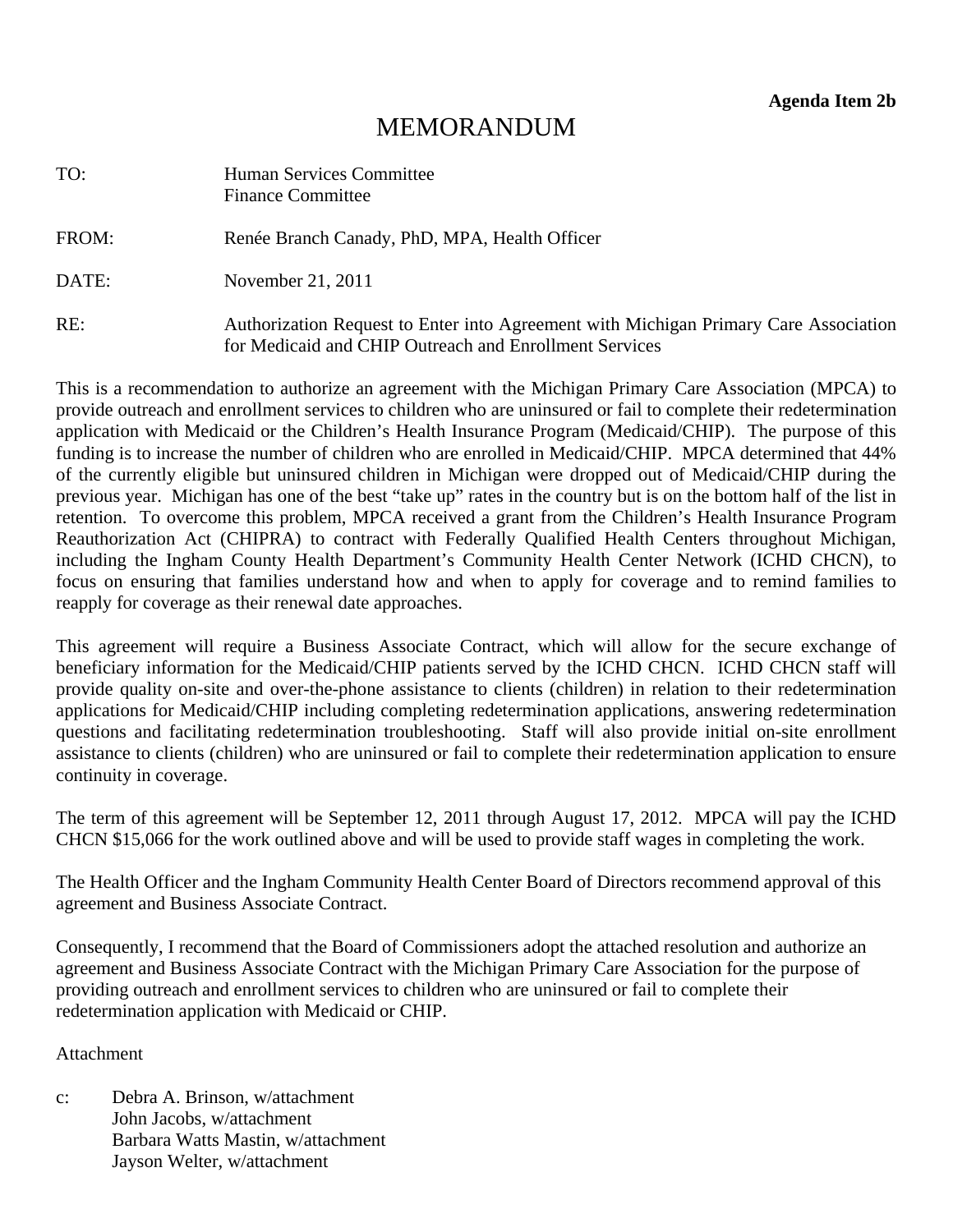#### INGHAM COUNTY BOARD OF COMMISSIONERS

#### **RESOLUTION TO ENTER INTO AN AGREEMENT WITH MICHIGAN PRIMARY CARE ASSOCIATION FOR MEDICAID AND CHIP OUTREACH AND ENROLLMENT SERVICES**

WHEREAS, the Ingham County Health Department Community Health Center Network (ICHD CHCN) requests authorization to enter into an agreement with the Michigan Primary Care Association (MPCA) to provide outreach and enrollment services to children who are uninsured or fail to complete their redetermination application for Medicaid or the Children's Health Insurance Program (Medicaid/CHIP); and

WHEREAS, MPCA received grant funding through the Children's Health Insurance Program Reauthorization Act (CHIPRA) to contract with Federally Qualified Health Centers throughout Michigan, including the ICHD CHCN, to focus on ensuring families understand how and when to apply for coverage and to remind families to reapply for coverage as their renewal date approaches; and

WHEREAS, this agreement requires a Business Associate Contract, which will allow for the secure exchange of beneficiary information for the Medicaid/CHIP patients served by the ICHD CHCN; and

WHEREAS, ICHD CHCN staff will provide quality on-site and over-the-phone assistance to clients (children) in relation to their redetermination applications for Medicaid/CHIP including completing redetermination applications, answering redetermination questions and facilitating redetermination troubleshooting; and

WHEREAS, ICHD CHCN staff will also provide initial on-site enrollment assistance to clients (children) who are uninsured or fail to complete their redetermination application to ensure continuity in coverage; and

WHEREAS, the term of this agreement shall be September 12, 2011 through August 17, 2012; and

WHEREAS, MPCA will pay the ICHD CHCN \$15,066 for the work outlined above and will be used to provide staff wages in completing the work; and

WHEREAS, the Health Officer recommends that the Board of Commissioners adopt the attached resolution and authorize an agreement and Business Associate Contract with the Michigan Primary Care Association for the purpose of providing outreach and enrollment services to children who are uninsured or fail to complete their redetermination application with Medicaid or CHIP.

THEREFORE BE IT RESOLVED, that the Ingham County Board of Commissioners authorizes an agreement and Business Associate contract with the Michigan Primary Care Association for the purpose of providing outreach and enrollment services to children who are uninsured or fail to complete their redetermination application with Medicaid or CHIP.

BE IT FURTHER RESOLVED, the term of the agreement will be from September 12, 2011 through August 17, 2012.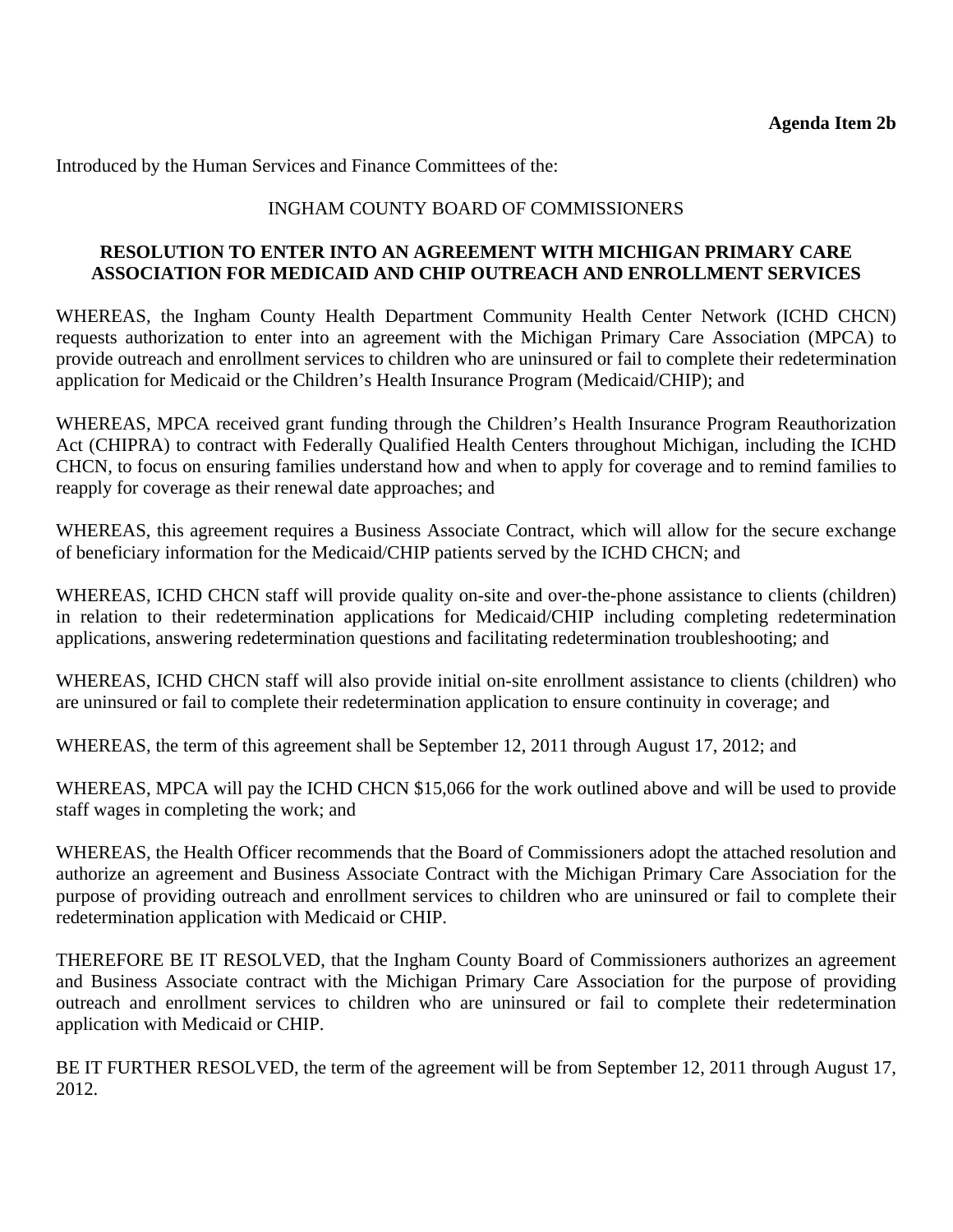BE IT FURTHER RESOLVED, the Michigan Primary Care Association will pay the Ingham County Health Department ICHD CHCN \$15,066 to provide these services and will be used to provide staff wages in completing the work.

BE IT FURTHER RESOLVED, the Controller/Administrator is authorized to make any necessary budget adjustments consistent with this resolution.

BE IT FURTHER RESOLVED, that the County Clerk and the Chairperson of the Board of Commissioners are hereby authorized to sign the documents on behalf of the County after approval as to form by the County Attorney.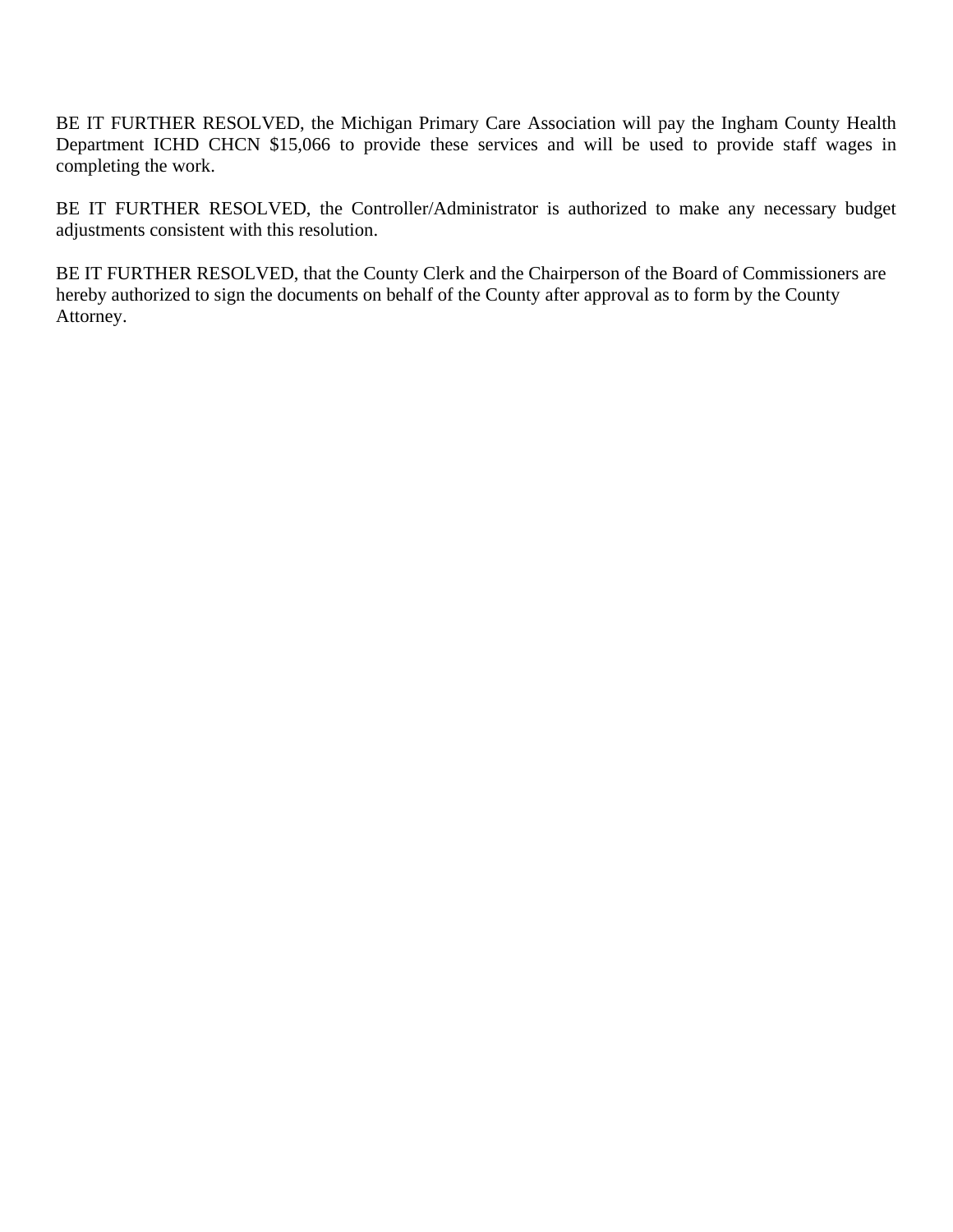#### **Agenda Item 2c**

## **MEMORANDUM**

<span id="page-16-0"></span>

| TO:   | Human Services Committee<br><b>County Services Committee</b><br><b>Finance Committee</b>                       |
|-------|----------------------------------------------------------------------------------------------------------------|
| FROM: | Renée B. Canady, Ph.D., Health Officer                                                                         |
| DATE: | November 21, 2011                                                                                              |
| RE:   | Resolution to Authorize an Extension of the Temporary Reassignment for Two Public Health<br>Services Employees |

Attached is a resolution to extend the temporary work assignment for two Health Department employees that was authorized in Resolution #11-117. The Letter of Understanding expires on December 31, 2011.

Ongoing personnel changes in the Health Department have delayed completion of the reorganization. We are recommending an extension through March 31, 2012. The Human Resources Director and ICEA president have been consulted and support this extension.

c: Travis Parsons, Human Resources Director, w/attachment John Jacobs w/attachment Rich Estill, ICEA President, w/attachment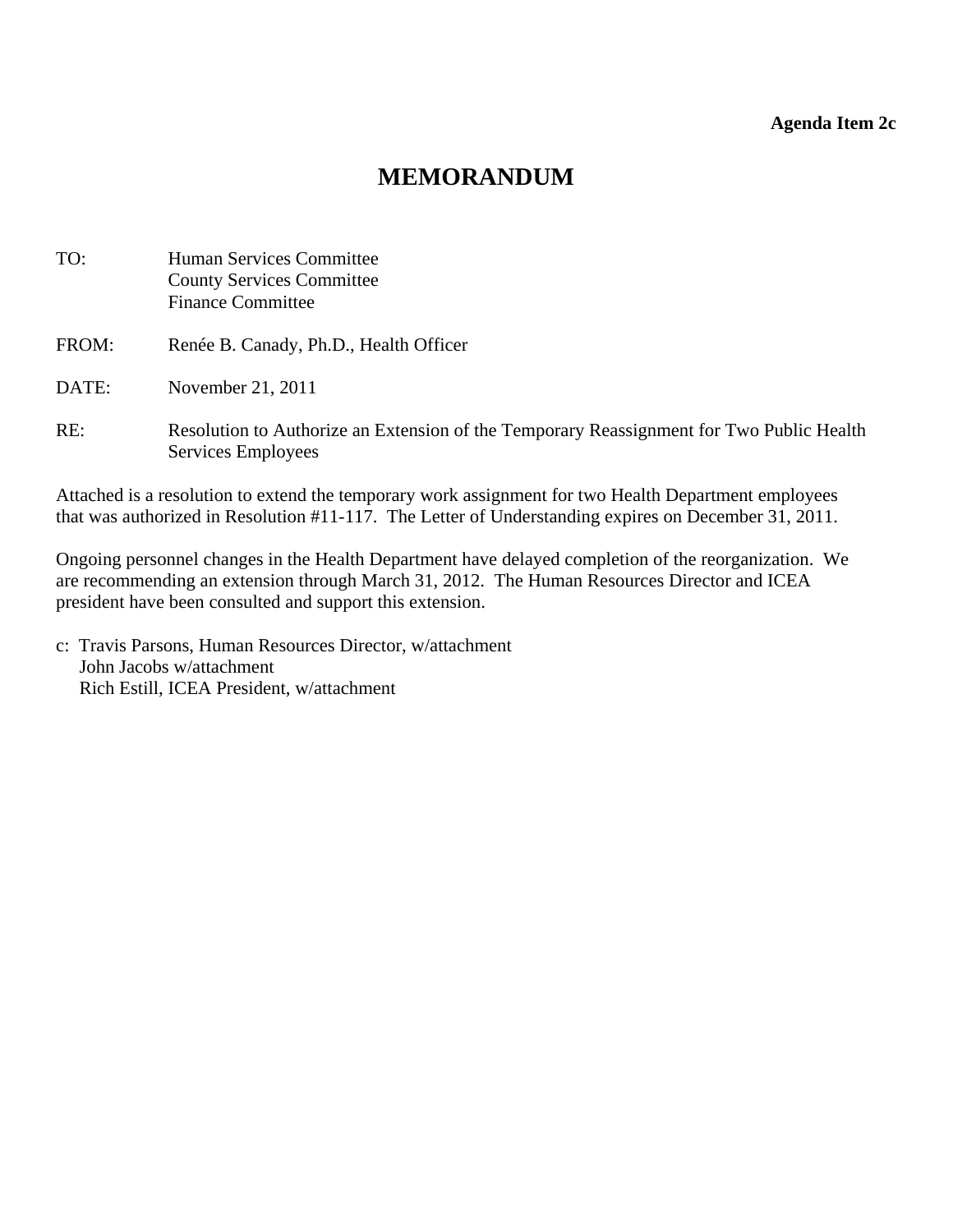Introduced by the Human Services, County Services and Finance Committees of the:

## INGHAM COUNTY BOARD OF COMMISSIONERS

## **RESOLUTION TO AUTHORIZE AN EXTENSION OF THE TEMPORARY REASSIGNMENT FOR TWO PUBLIC HEALTH SERVICE EMPLOYEES**

WHEREAS, the Board of Commissioners establishes the Plan of Organization for the Health Department, with the concurrence of the Michigan Department of Community Health; and

WHEREAS, in resolution #11-117 the Board of Commissioners authorized the assignment of two positions in the Health Department to temporary grades; and

WHEREAS, ongoing personnel changes at the Health Department have delayed completion of a reorganization which would have permitted the positions to revert to their original grade; and

WHEREAS, the Health Officer has recommended that the Board of Commissioners authorize an extension of the temporary reassignment of duties and responsibilities; and

WHEREAS, the Human Resources Director and the ICEA County Professionals have been consulted and support the extension.

THEREFORE BE IT RESOLVED, the Board of Commissioners authorizes an extension of the following temporary compensation changes until March 31, 2012.

| Position No. | <b>Current Grade</b> | <b>Temporary Grade</b> |
|--------------|----------------------|------------------------|
| 601135       | ICEA Pro 05          | ICEA Pro 07            |
| 601042       | ICEA Pro 09          | ICEA Pro 10            |

BE IT FURTHER RESOLVED, that the Letter of Understanding be amended to extend the temporary assignment through March 31, 2012.

BE IT FURTHER RESOLVED, that the Controller/Administrator is authorized to make the necessary budget adjustments as required.

BE IT FURTHER RESOLVED, that the County Clerk and the Chairperson of the Board of Commissioners are hereby authorized to sign the necessary contract documents on behalf of the County after approval as to form by the County Attorney.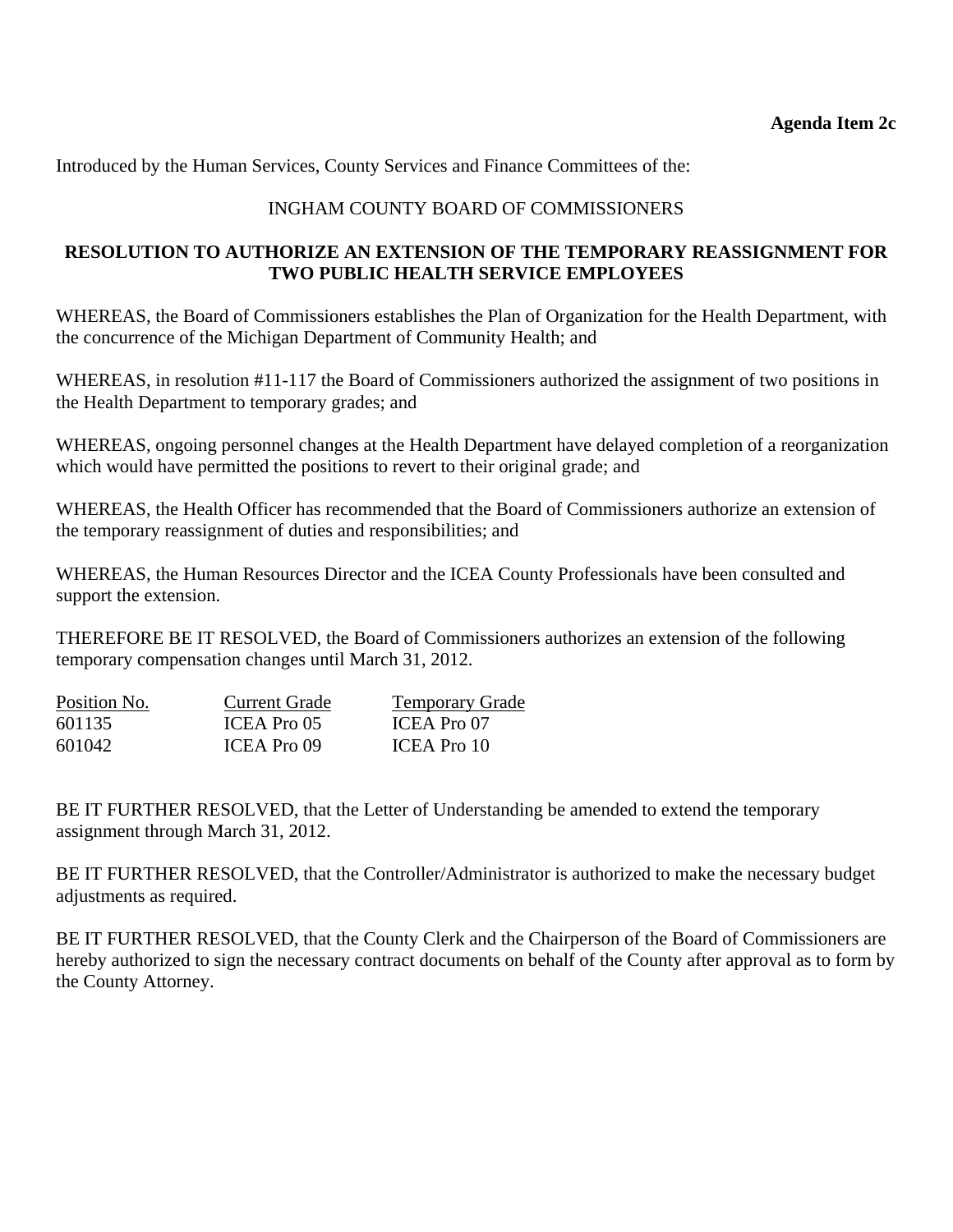#### **Agenda Item 2d**

## **MEMORANDUM**

<span id="page-18-0"></span>

| TO:   | <b>Human Services Committee</b><br><b>Finance Committee</b> |
|-------|-------------------------------------------------------------|
| FROM: | Renée Branch Canady, PhD, MPA, Health Officer               |
| DATE: | November 21, 2011                                           |
| RE:   | Amendment to Resolution #11-255                             |

The Ingham Health Plan Corporation (IHPC) annually contracts with Ingham County to purchase public health services provided to low income residents by the Health Department. The Board of Commissioners authorized this year's agreement with IHPC in resolution #11-255.

Subsequently, the amount of funding made available to IHPC from local hospitals has increased, which enables IHPC to pay for additional health care services.

The IHPC proposes to purchase services for up to \$3,103,118 as opposed to the \$2,603,118 originally proposed. The higher rate is within the parameters anticipated in our 2012 budget.

I recommend that the Board of Commissioners adopt the amended resolution and authorize the revised agreement with the Ingham Health Plan Corporation

Attachment

c: John Jacobs w/attachment Deb Brinson w/attachment Robin Reynolds w/attachment Jayson Welter w/attachment Holly Wilson w/attachment Carolyn Redman w/attachment Carolyn Brown w/attachment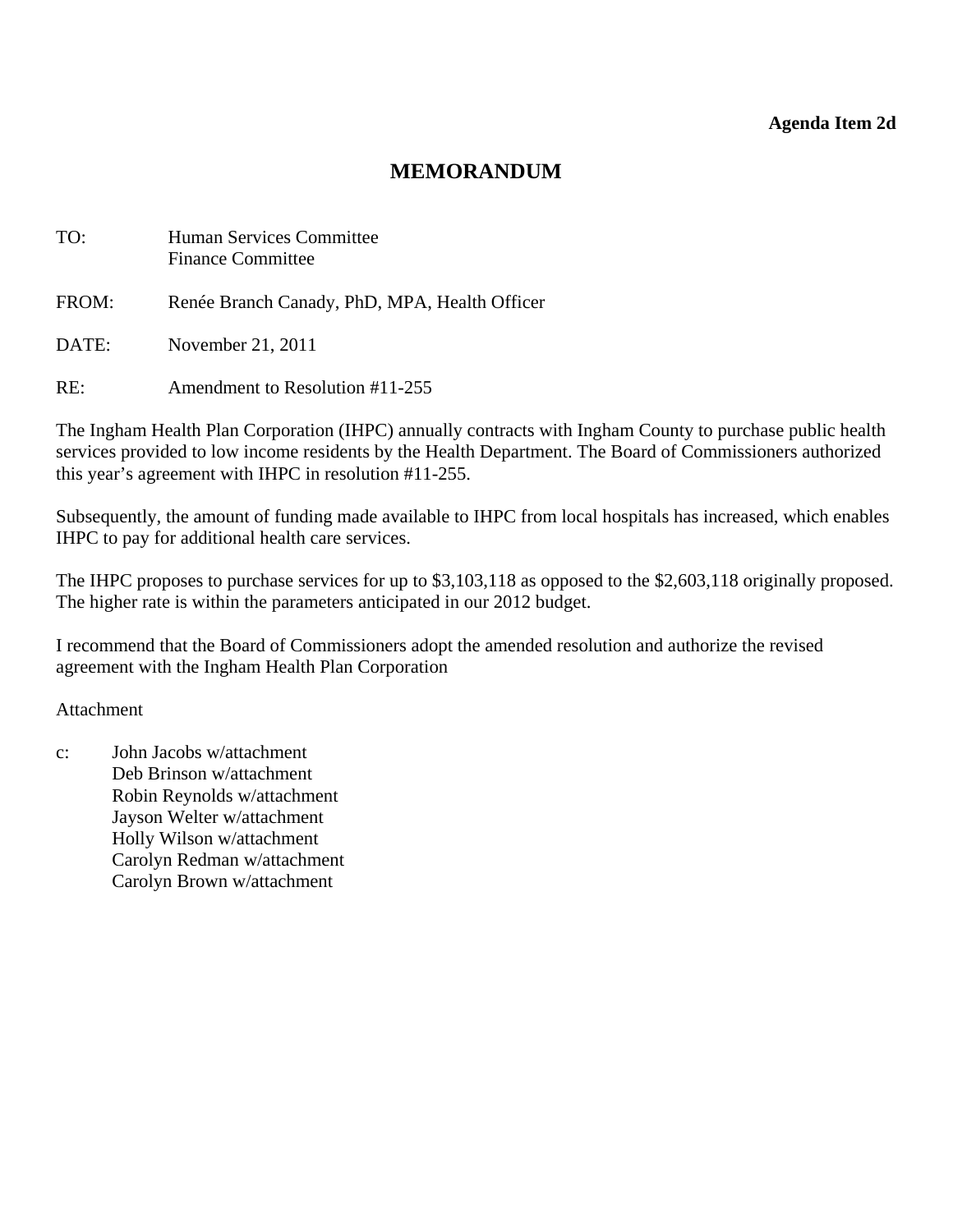#### INGHAM COUNTY BOARD OF COMMISSIONERS

#### **RESOLUTION TO AMEND RESOLUTION #11-255 TO AUTHORIZE AN AMENDED PUBLIC HEALTH SERVICES AGREEMENT WITH THE INGHAM HEALTH PLAN CORPORATION**

WHEREAS, in Resolution #11-255 the Ingham County Board of Commissioners authorized a Public Health Services agreement under which the Ingham Health Plan Corporation will purchase health care services from the Ingham County Health Department; and

WHEREAS, the Ingham Health Plan Corporation has subsequently agreed to pay an increased amount for services for the period of October 1, 2011 through September 30, 2012; and

WHEREAS, the Health Officer has recommended that the Board of Commissioners authorize an amendment to the Public Health Services Agreement.

THEREFORE BE IT RESOLVED, that the Ingham County Board of Commissioners amends resolution #11- 255 and authorizes a Public Health Services Agreement, for up to \$3,103,118 with the Ingham Health Plan Corporation, through which the Corporation will purchase from Ingham County the following public health services:

Public Health Nursing Adult Dental Outreach and Enrollment Support for the Ingham Community Health Center Network

BE IT FURTHER RESOLVED, that all other terms and conditions of Resolution #11-255 remain unchanged.

BE IT FURTHER RESOLVED, that the Controller/Administrator is authorized to make any necessary budget adjustments consistent with this resolution.

BE IT FURTHER RESOLVED, that the County Clerk and the Chairperson of the Board of Commissioners are hereby authorized to sign the necessary contract documents on behalf of the County after approval as to form by the County Attorney.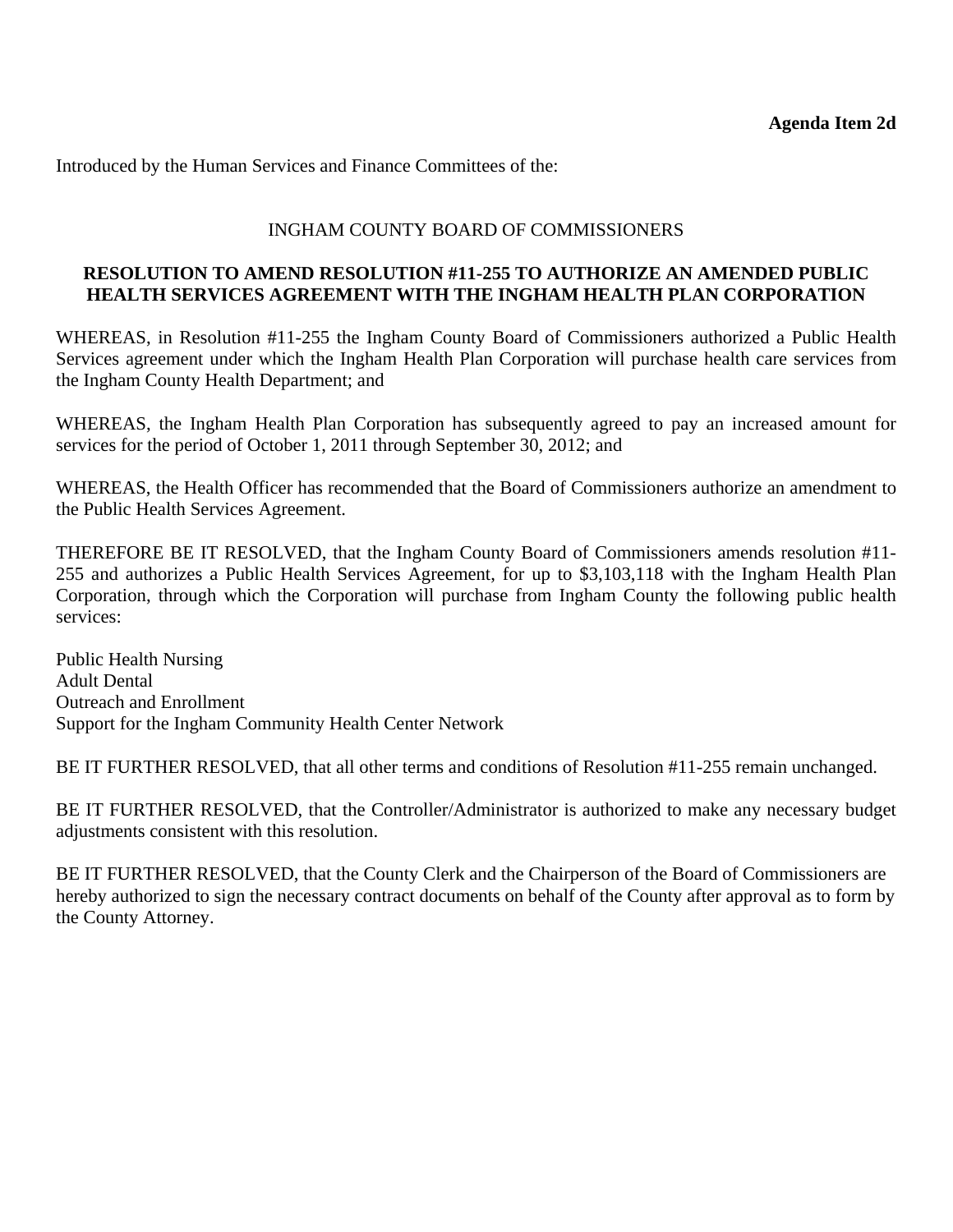**Agenda Item 2e** 

# MEMORANDUM

<span id="page-20-0"></span>

| TO:   | <b>Human Services Committee</b><br><b>Finance Committee</b>                                                              |
|-------|--------------------------------------------------------------------------------------------------------------------------|
| FROM: | Renée B. Canady, Ph.D., Health Officer                                                                                   |
| DATE: | November 21, 2011                                                                                                        |
| RE:   | Resolution to Authorize Amendment #1 to the 2011-2012 CPBC Agreement with the Michigan<br>Department of Community Health |

This is a recommendation to authorize Amendment #1 of the 2011-2012 Comprehensive Planning, Budgeting and Contracting (CPBC) Agreement with the Michigan Department of Community Health (MDCH). The CPBC Agreement is the annual process whereby the MDCH transmits State and Federal funds to Ingham County to support public health programs. The CPBC Agreement establishes the funding levels and the terms and conditions under which the funds are disbursed. The Board of Commissioners authorized the 2011-2012 Agreement in Resolution #11-283.

The CPBC Agreement is regularly amended to adjust funding levels and clarify terms and conditions. Amendment #1 will increase the budget for Comprehensive Local Health Services from \$4,397,928 to \$4,669,784 for a total increase of \$271,856. The Amendment makes the following specific changes in the budget:

- 1. Increases support for the Breast and Cervical Cancer Control program to \$385,126 (an increase of \$40,000).
- 2. Reduces certain support for the Regional Epidemiologist to \$5,000 (a decrease of \$5,000).
- 3. Increases Building Healthy Communities funds to \$20,694 (an increase of \$4,694).
- 4. Adds \$5,250 to the Complete Streets raising it to \$20,250.
- 5. Reduces the Family Planning /BCCCP Joint Project to \$ 8,250 (a decrease of \$4,125).
- 6. Increases Family Planning Services support to \$391,752 (an increase of \$18,780)
- 7. Increases the Highly Targeted Based HIV Prevention project to \$52,968 (an increase of \$26,484).
- 8. Adds \$68,750 to the HIV/AIDS Mental Health Initiative taking it to \$137,500 total.
- 9. Raises HIV Prevention funding to \$87,190 (an increase of \$43,595).
- 10. Adds \$6,100 in funds for Safe Routes to School which now totals \$10,975.
- 11. Raises Sexually Transmitted Disease (STD) funding to \$24,656 (an increase of \$12,328)
- 12. Adds funding in the amount of \$25,000 for tobacco retailer inspections.
- 13. Adds funding in the amount of \$30,000 for an oral sealant program.

The resolution also authorizes two subcontracts under the Building Healthy Communities. The subcontracts are in support of non-motorized and healthy eating activities.

These adjustments were anticipated in our FY 2012 budget. I recommend that the Board of Commissioners adopt the attached resolution.

c: John Jacobs w/attachment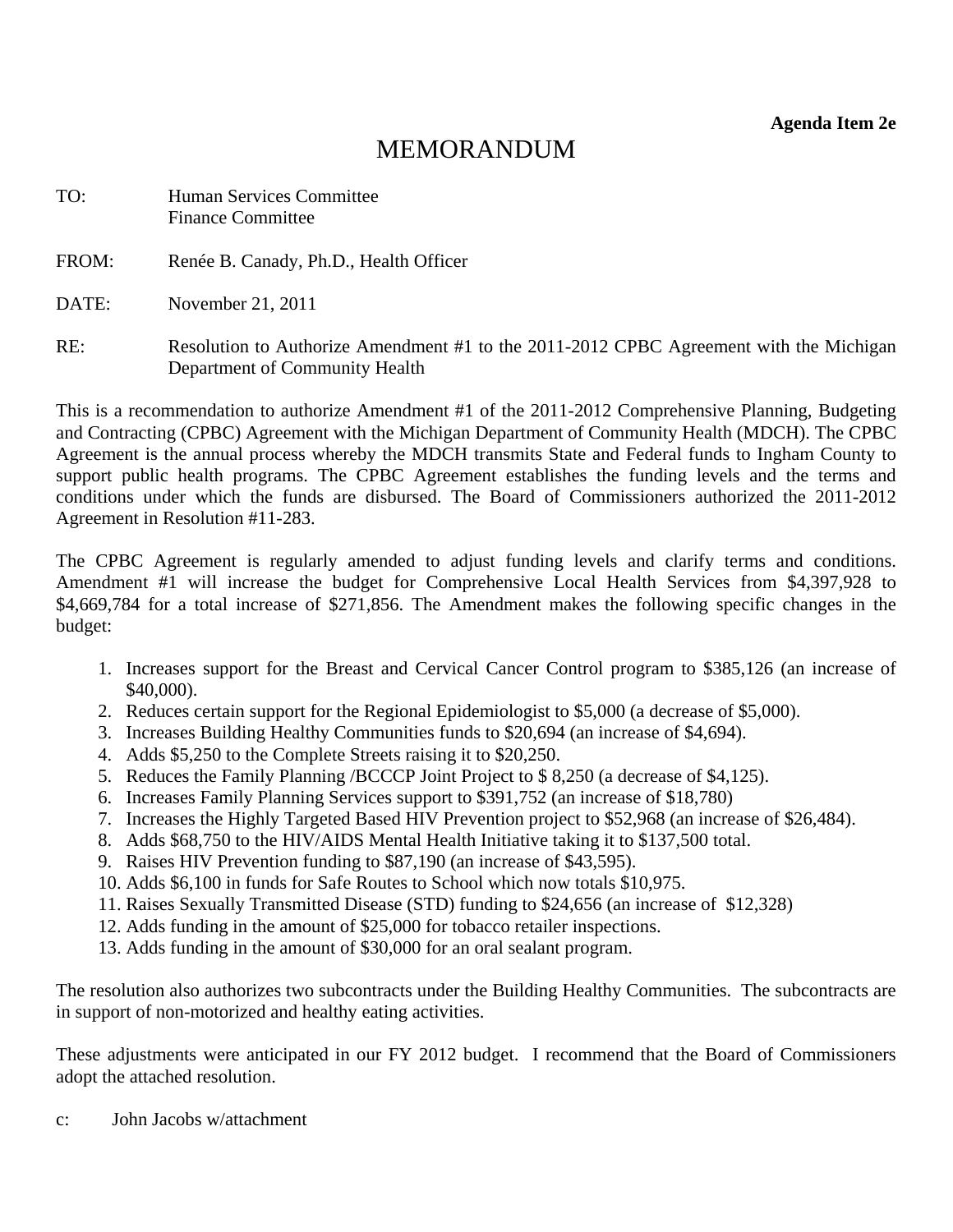#### INGHAM COUNTY BOARD OF COMMISSIONERS

#### **RESOLUTION TO AUTHORIZE AMENDMENT #1 TO THE 2011-2012 COMPREHENSIVE PLANNING, BUDGETING AND CONTRACTING AGREEMENT WITH THE MICHIGAN DEPARTMENT OF COMMUNITY HEALTH**

WHEREAS, the responsibility for protecting the health of the public is a shared responsibility between the State and County governments in Michigan; and

WHEREAS, the Michigan Department of Community Health (MDCH) and local health departments enter into contracts to clarify the role and responsibility of each party in protecting public health; and

WHEREAS, the MDCH and Ingham County have entered into a 2011-2012 Agreement for the delivery of public health services under the Comprehensive Planning, Budgeting and Contracting (CPBC) process as authorized by Resolution #11-283; and

WHEREAS, the MDCH has proposed an amendment to the current Agreement to adjust grant funding levels and clarify Agreement procedures; and

WHEREAS, the Health Officer has recommended that the Board of Commissioners authorize the Amendment.

THEREFORE BE IT RESOLVED, that the Ingham County Board of Commissioners authorizes Amendment #1 to the 2011-2012 Comprehensive Planning, Budgeting, and Contracting (CPBC) Agreement with the Michigan Department of Community Health (MDCH).

BE IT FURTHER RESOLVED, that the total amount of CPBC funding shall increase from \$4,397,928 to \$4,669,784 for a total increase of \$271,856.

BE IT FURTHER RESOLVED, that the net increase consists of the following specific changes to program budgets:

- 1. Increases support for the Breast and Cervical Cancer Control program to \$385,126 (an increase of \$40,000).
- 2. Reduces certain support for the Regional Epidemiologist to \$5,000 (a decrease of \$5,000).
- 3. Increases Building Healthy Communities funds to \$20,694 (an increase of \$4,694).
- 4. Adds \$5,250 to the Complete Streets raising it to \$20,250.
- 5. Reduces the Family Planning /BCCCP Joint Project to \$ 8,250 (a decrease of \$4,125).
- 6. Increases Family Planning Services support to \$391,752 (an increase of \$18,780)
- 7. Increases the Highly Targeted Based HIV Prevention project to \$52,968 (an increase of \$26,484).
- 8. Adds \$68,750 to the HIV/AIDS Mental Health Initiative taking it to \$137,500 total.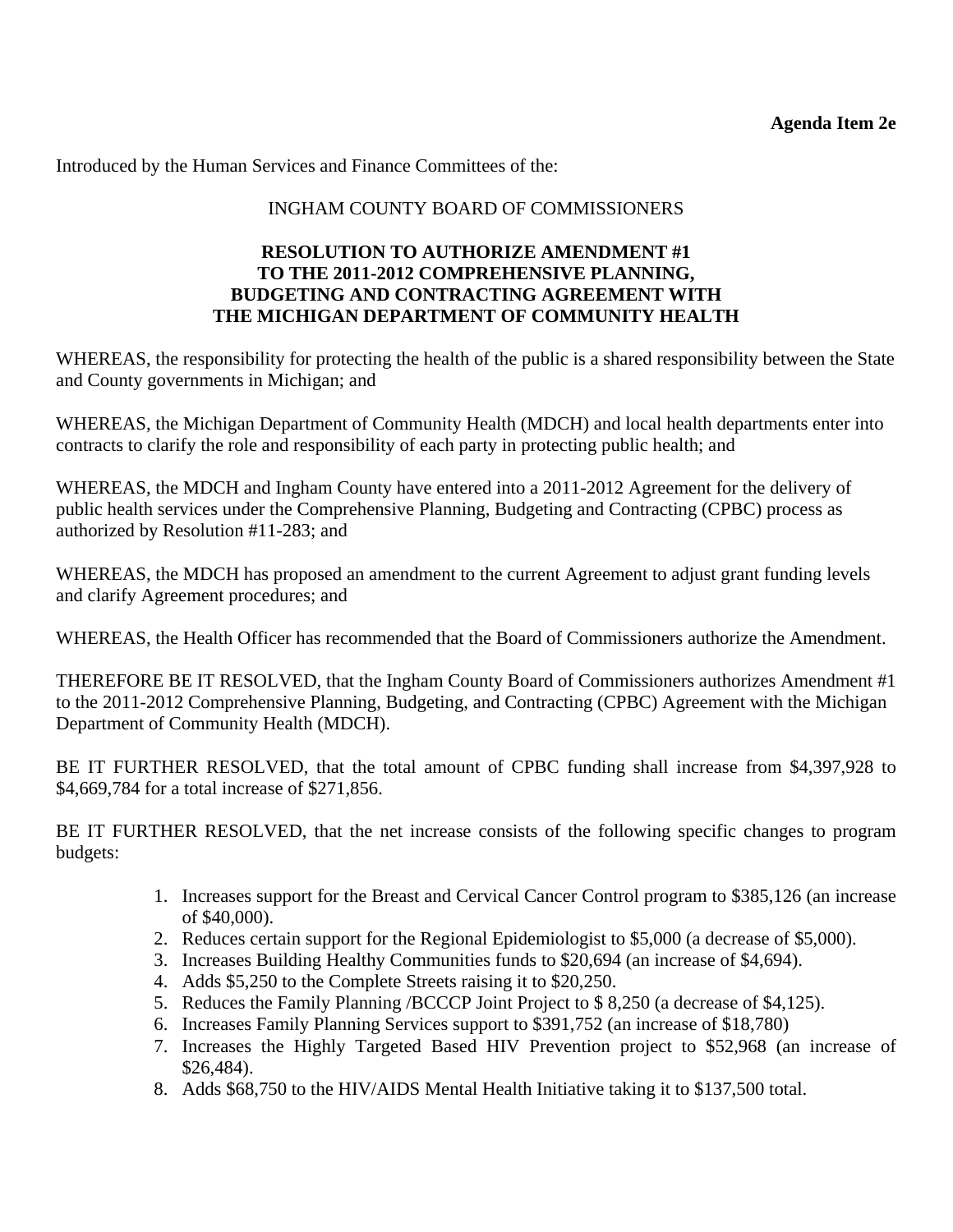- 9. Raises HIV Prevention funding to \$87,190 (an increase of \$43,595).
- 10. Adds \$6,100 in funds for Safe Routes to School which now totals \$10,975.
- 11. Raises Sexually Transmitted Disease (STD) funding to \$24,656 (an increase of \$12,328)
- 12. Adds funding in the amount of \$25,000 for tobacco retailer inspections.
- 13. Adds funding in the amount of \$30,000 for an oral sealant program.

BE IT FURTHER RESOLVED, that the following subcontracts are authorized with the following organizations up to the amount listed for the period October 1, 2011 through September 30, 2012:

- 1) City of Lansing up to \$7,500 for the installation of bike racks and signage
- 2) One Love Global up to \$4,500 to expand healthy food options at Gene's Quick Shop, 3127 Turner Street, Lansing.
- 3) South Lansing Community Development Association up to \$28,578 to expand community garden sites in South Lansing and to integrate gardening with the food assistance system.

BE IT FURTHER RESOLVED, that the Health Officer, Dr. Renée Branch Canady, Ph.D., and John Jacobs, Chief Financial Officer of the Health Department, are authorized to submit the grant documents for Amendment #1 of the 2011-2012 CPBC electronically through the Mi-E Grants system.

BE IT FURTHER RESOLVED, that the Controller/Administrator is authorized to amend the Health Department's 2012 Budget as required to implement this resolution.

BE IT FURTHER RESOLVED, that the County Clerk and Chairperson of the Board of Commissioners are hereby authorized to sign the necessary contract documents on behalf of the County after approval as to form by the County Attorney.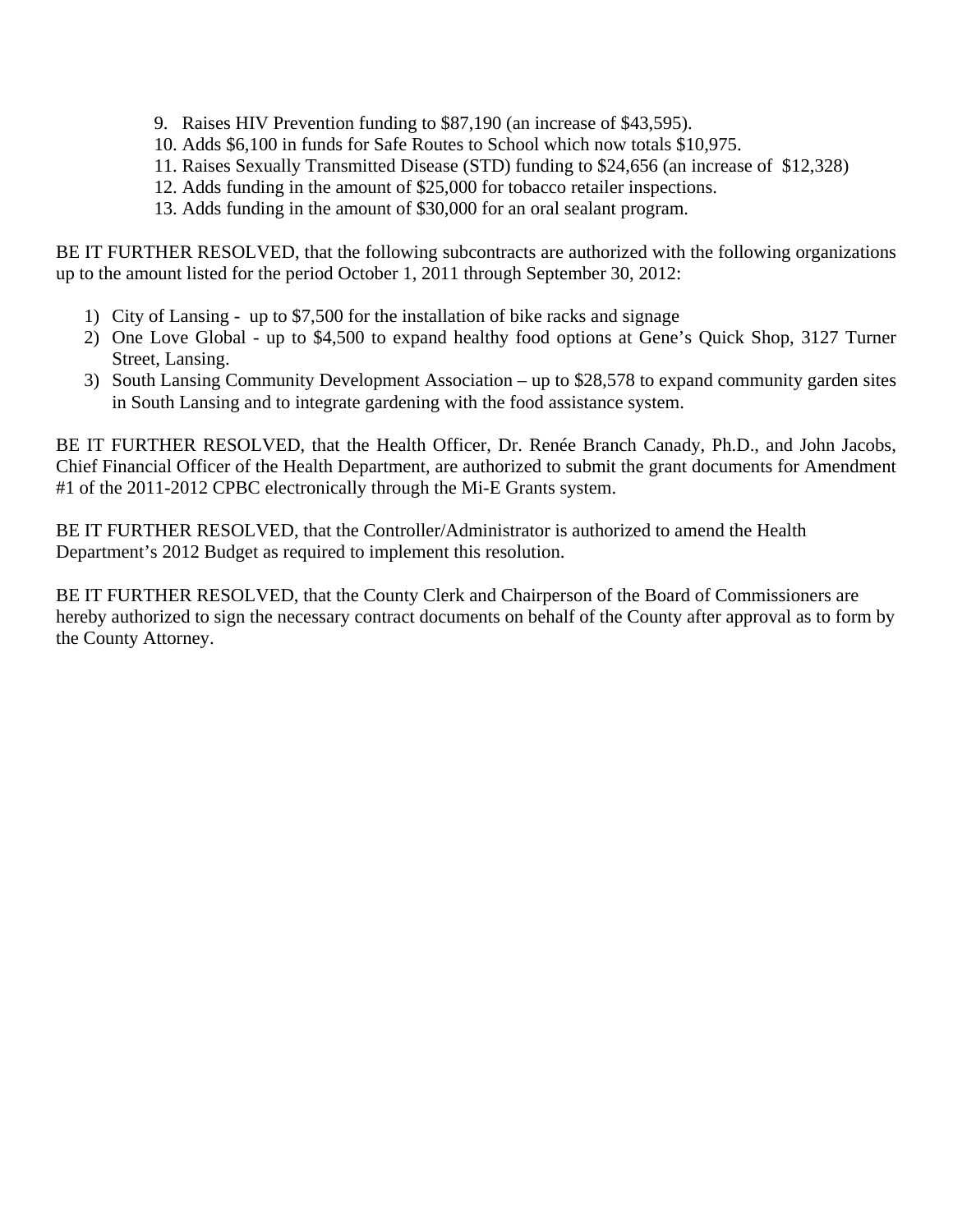# MEMORANDUM

<span id="page-23-0"></span>

| TO:   | Human Services Committee<br><b>Finance Committee</b>       |
|-------|------------------------------------------------------------|
| FROM: | Renée B. Canady, PhD., Health Officer                      |
| DATE: | November 14, 2011                                          |
| RE:   | Resolution to Authorize an Agreement with TeleInterpreters |

As a Federally Qualified Health Center, the Ingham County Health Department's Community Health Center Network (CHCN) is required to provide services, which are culturally and linguistically appropriate for the diverse populations they serve (Section 330 of the Public Health Service Act (42 USCS §254b)). In addition, as a Local Health Department, Title VI and Department of Health and Human Services regulations, 45 C.F.R. Section 80.3(b)(2), require recipients of Federal financial assistance from HHS to take reasonable steps to provide meaningful access to Limited English Proficient (LEP) persons. Health centers and health departments are expected to develop methods that ensure participation of the diverse cultures within their community, including participation of persons with limited English-speaking ability.

For this reason, the Ingham County Health Department contracted with TeleInterpreters in 2003 to provide interpreter services for its limited English patients and staff. Currently, the Health Department, including the community health centers, spends an average of \$700 per month on interpreter services through TeleInterpreters.

The contract with TeleInterpreters, however, expired in 2007 and needs to be redone as health center and health department employees continue to use this service. The agreement with TeleInterpreters signed in 2003 limited the total amount that could be expended in a year to \$25,000. Experience has taught us that this is higher than it needs to be. A new agreement, if authorized, would limit the total to only \$15,000.

The Health Officer and the Ingham County Community Health Center Board recommend that the Board of Commissioners approve the attached resolution to enter into a new agreement with TeleInterpreters.

c: Debra Brinson, w/ attachment Barbara Watts Mastin, w/attachment John Jacobs, w/ attachment Jayson Welter, w/ attachment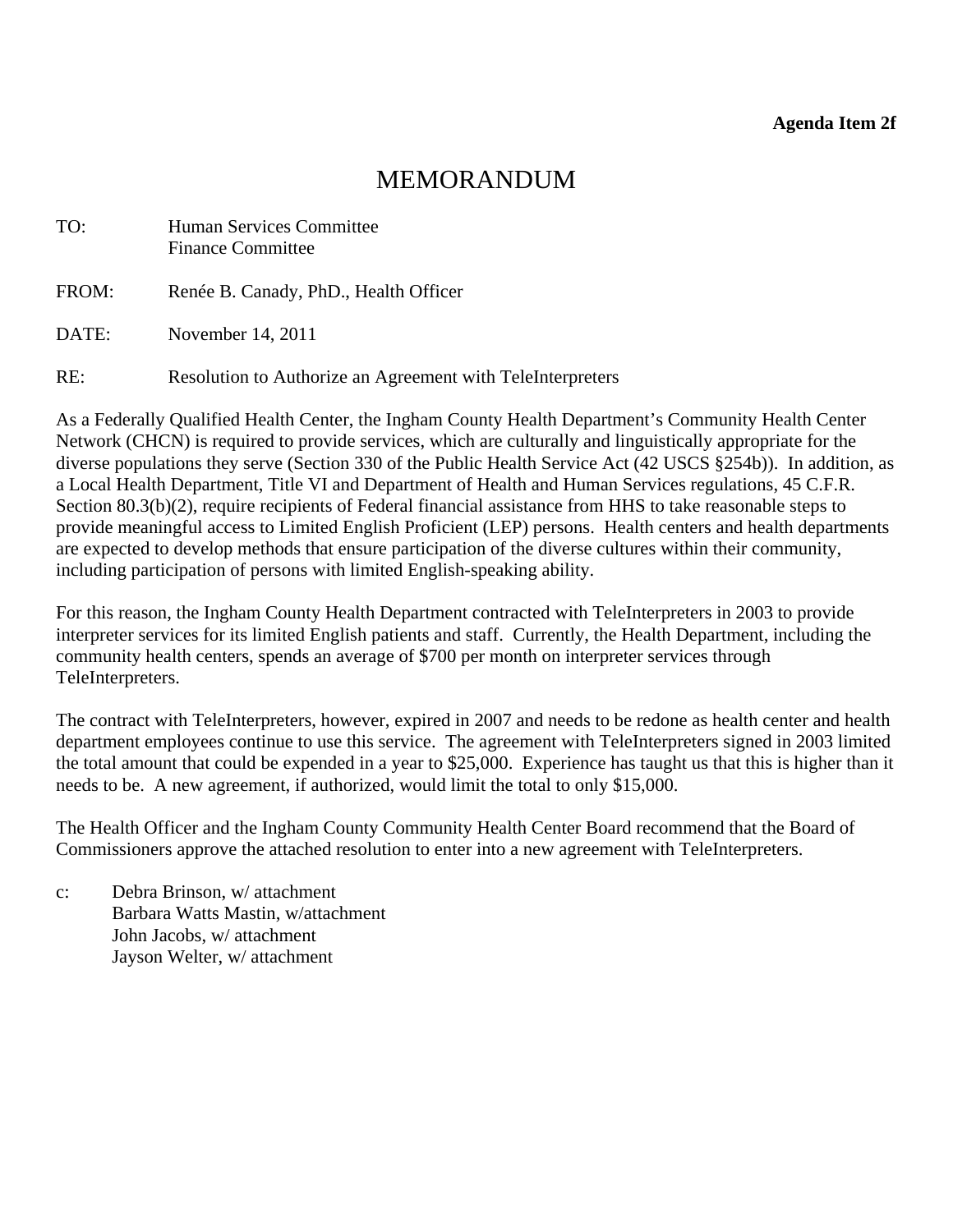## INGHAM COUNTY BOARD OF COMMISSIONERS

#### **RESOLUTION TO AUTHORIZE AN AGREEMENT WITH TELEINTERPRETERS**

WHEREAS, as a Federally Qualified Health Center, the Ingham County Health Department's Community Health Center Network (CHCN) is required to provide services, which are culturally and linguistically appropriate for the diverse populations they serve (Section 330 of the Public Health Service Act (42 USCS §254b)); and

WHEREAS, per Title VI and Department of Health and Human Services regulations, 45 C.F.R. Section 80.3(b)(2), Local Health Departments, as recipients of Federal financial assistance from HHS, are required to take reasonable steps to provide meaningful access to Limited English Proficient (LEP) persons; and

WHEREAS, health systems and health departments are expected to develop methods that ensure participation of the diverse cultures within their community, including participation of persons with limited English-speaking ability; and

WHEREAS, the Ingham County Health Department has successfully used TeleInterpreters since 2003 to provide interpreter services for its patients and staff; and

WHEREAS, the last contract with TeleInterpreters expired in 2007; and

WHEREAS, the Ingham County Health Department and the Ingham County Community Health Center Board recommends that the Ingham County Board of Commissioners authorize an agreement between the Ingham County Health Department and TeleInterpreters.

THEREFORE BE IT RESOLVED, the Ingham County Board of Commissioners authorizes an agreement with TeleInterpreters for language interpreter services.

BE IT FURTHER RESOLVED, that the total amount of this agreement shall not exceed \$15,000 per year.

BE IT FURTHER RESOLVED, that the term of this agreement shall be one year from the date it is signed.

BE IT FURTHER RESOLVED, the agreement will automatically renew at the end of the term unless either party provides notice otherwise.

BE IT FURTHER RESOLVED, that the Controller/Administrator is authorized to amend the Health Department's 2012 budget in to implement this resolution

BE IT FURTHER RESOLVED, that the County Clerk and the Chairperson of the Board of Commissioners are hereby authorized to sign the necessary contract documents on behalf of the County after approval as to form by the County Attorney.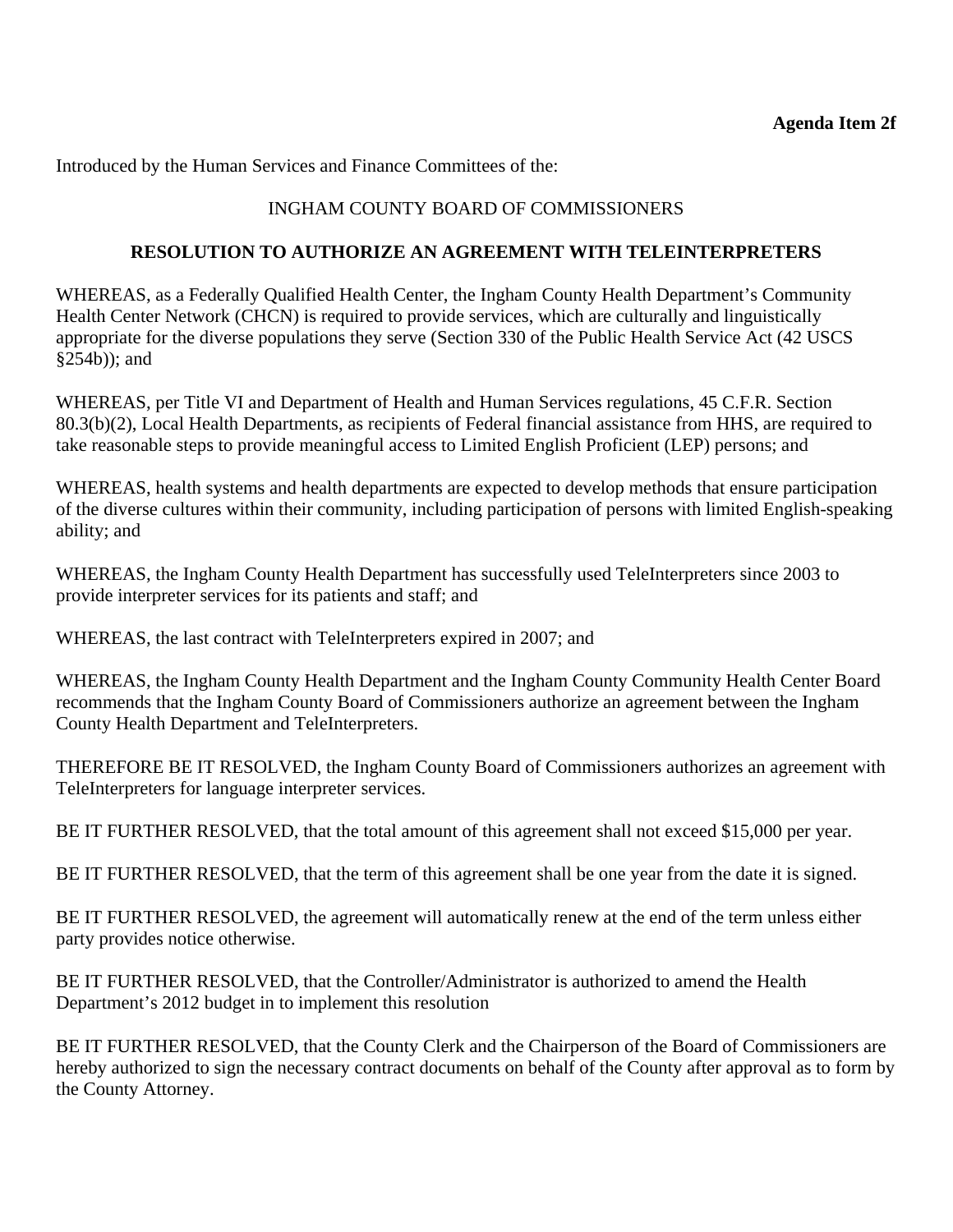<span id="page-25-0"></span>Introduced by the Human Services Committee of the:

## INGHAM COUNTY BOARD OF COMMISSIONERS

## **RESOLUTION HONORING JULIE DINGERSON**

WHEREAS, Ms. Dingerson began her career with the Ingham County Health Department in September, 1971 – June, 1973 as a Public Health Nurse working with the North Lansing team; and

WHEREAS, following a time spent working in New York, relocating back to Michigan to raise her family and continue her work as a nurse, Ms. Dingerson returned again to the Ingham County Health Department in November, 1997 as a PHN I, working at Willow Health Center and the Mobile Medical Vehicle; and

WHEREAS, in March, 2009 Ms. Dingerson became the supervisor of Public Health Nursing and Children's Special Health Care Services, and immediately began work with H1N1 Operations to plan and establish numerous clinics held throughout Ingham County; and

WHEREAS, in April, 2010 was promoted to the Manager of Public Health Nursing and Special Programs, overseeing PHN, Children's Special Health Care Services, WIC and Food Bank Programs; and

WHEREAS, during Ms. Dingerson's tenure the WIC program added an additional clinic site in the Grand River Head Start building, providing access to WIC in an underserved area of the community; and

WHEREAS, Ms. Dingerson was instrumental in establishing the CAAMP (Capital Area Asthma Case Management Program) to provide public health nursing intervention for chronic asthma cases in Ingham County; and

WHEREAS, a collaborative pilot program with the Department of Human Services to provide Public Health Nursing services to children in Foster Care was established under Ms. Dingerson's leadership; and

WHEREAS, Ms. Dingerson participated in the Nurse Administrator Forum of MALPH, the MPHA Nursing Section Executive Committee and Capital Area Community Nursing Network of CAHA; and

WHEREAS, Ms. Dingerson provided caring oversight to hundreds of nursing students who completed their Community Health rotation at the Ingham County Health Department; and

WHEREAS, Ms. Dingerson's extraordinary dedication, professionalism, and expertise are consistently acknowledged by the staff she mentored and supervised, her colleagues across the state; and

WHEREAS, Ms. Dingerson's uncanny ability to balance the complex work with compassion and levity to keep her team focused and motivated will be greatly missed; and

WHEREAS, Ms. Dingerson departs the Ingham County Health Department to transition the focus of her wisdom, passion, and kindness from her staff and the clients we serve to her beloved grandchildren and sheep as a full time grandmother and shepherd.

THEREFORE BE IT RESOLVED, that the Ingham County Board of Commissioners hereby honors Ms. Dingerson for her 16 years of dedicated service to the community and for the contributions she made to the Ingham County Health Department.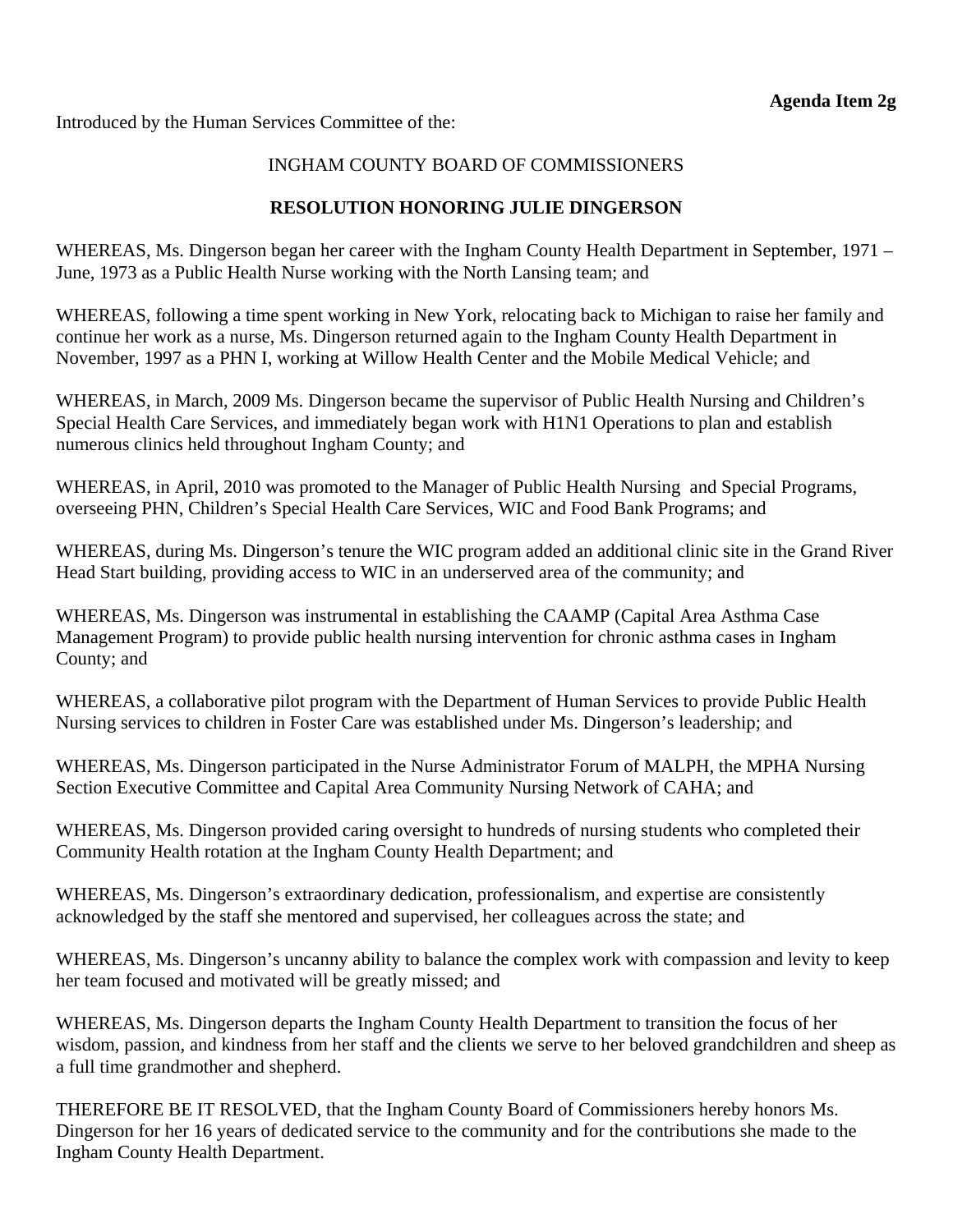## INGHAM COUNTY BOARD OF COMMISSIONERS

## <span id="page-26-0"></span>**RESOLUTION TO AMEND RESOLUTION #11-363 AUTHORIZING 2012 AGREEMENTS FOR COMMUNITY AGENCIES**

WHEREAS, the 2012 Ingham County Budget has been approved by the Board of Commissioners; and

WHEREAS, under the Community Agency Program a number of agencies have been allocated funds to provide important services that are consistent with the County's Strategic Planning objective to Ingham County residents; and

WHEREAS, the Controller/Administrator has provided recommended funding levels for each agency that were determined using the criteria set forth in Resolution #11-199; and

WHEREAS, the Human Services and Finance Committees recommended an FY 2012 allocation of \$10,000 for the National Council on Alcoholism/Lansing Regional Area, Inc. to provide housing for homeless Ingham County residents; and

WHEREAS, the National Council on Alcoholism/Lansing Regional Area, Inc. has refined its scope of work to address essential facilities repair and maintenance issues; and

WHEREAS, addressing these facilities repair and maintenance issues necessitates an additional appropriation of \$7,000 over what was authorized in Resolution #11-363.

THEREFORE BE IT RESOLVED, that Resolution #11-363 is hereby amended to reflect the FY 2012 Community Agency allocation for the National Council on Alcoholism/Lansing Regional Area, Inc. to be \$17,000.

BE IT FURTHER RESOLVED, that the County Clerk and the Chairperson of the Board of Commissioners are hereby authorized to sign the necessary contract documents on behalf of the County after approval as to form by the County Attorney.